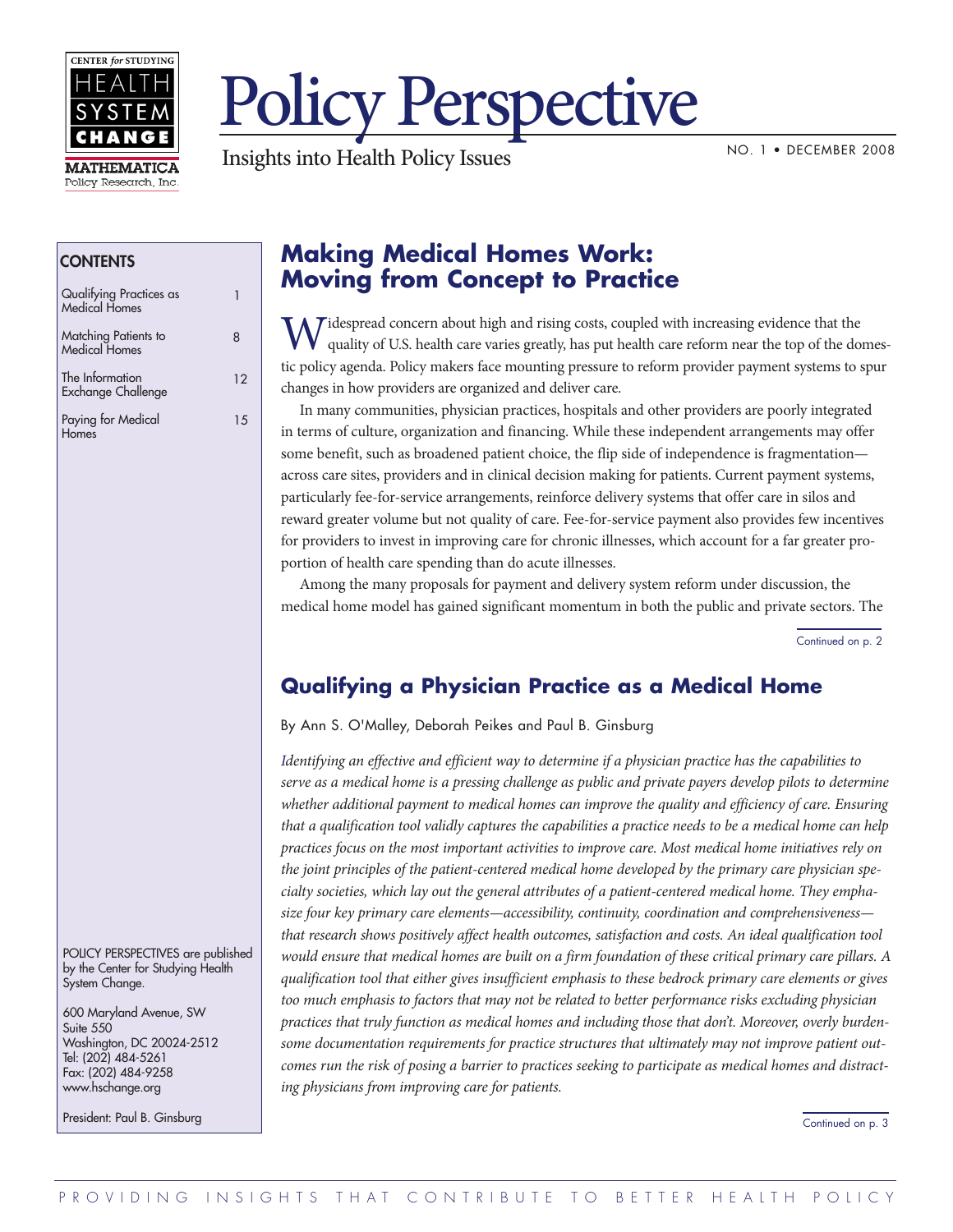#### *Making Medical Homes Work*, continued from p. 1

concept has been promoted by primary care physician societies. And a broad range of insurers and payers—for example, United HealthCare, Aetna, the Blue Cross Blue Shield Association, and Medicaid programs—are developing medical home initiatives. Likewise, Congress has mandated a medical home demonstration in fee-for-service Medicare.

Although medical home definitions vary and continue to evolve, at the heart of a medical home is a physician practice committed to organizing and coordinating care based on patients' needs and priorities, communicating directly with patients and

#### **About the Authors**

**Paul B. Ginsburg**, Ph.D., HSC president, is nationally recognized for his work in health economics and health policy, especially health care market changes and cost trends. Prior to founding HSC in 1995, he served as executive director of the Physician Payment Review Commission (now the Medicare Payment Advisory Commission) and as deputy assistant director of the Congressional Budget Office. He received his doctorate in economics from Harvard University.

**Myles Maxfield**, Ph.D., MPR vice president and director of health research for the Washington, D.C., office, has conducted research on the operational design of value-based purchasing programs, quality measurement of physicians, the design and performance measurement of disease management programs, and the design of health information technology to support physician quality of care. He received his doctorate in economics from the University of Maryland.

**Ann S. O'Malley**, M.D., M.P.H., HSC senior health researcher, has conducted research on Medicare beneficiaries' access to high-quality primary care and preventive services, and on low-income populations' access to primary care. She is a graduate of the University of Rochester School of Medicine, is board certified in preventive medicine and is a fellow of the American College of Preventive Medicine.

**Deborah Peikes**, Ph.D., M.P.A., MPR senior researcher, has conducted research on care coordination and disease management programs, medical home pilots, and programs to promote functioning for people with severe disabilities. She received her doctorate in public policy from Princeton University and currently teaches a course on program evaluation at Princeton.

**Hoangmai H. Pham**, M.D., M.P.H., HSC senior health researcher, is a practicing general internist at a safety net clinic in Washington, D.C. Her research focuses on care delivery; pay for performance and quality reporting; quality improvement processes; trends in physician and hospital markets, including provider responses to payment policy; and health disparities. She received her medical degree from Temple University.

their families, and integrating care across settings and practitioners. If enough physician practices become medical homes, a critical mass might be attained to transform the care delivery system to provide accessible, continuous, coordinated, patient-centered care to high-need populations—usually considered to be patients with chronic illnesses.

Some advocates ascribe a broader goal to the medical home model—to improve the quality of care, reduce the need for expensive medical services and generate savings for payers. Medical homes are expected to accomplish this goal by changing how physicians practice medicine.

Yet despite the enormous energy and resources invested in the medical home model to date, relatively little has been written about moving from theoretical concept to practical application, particularly on a large scale. What would an effective medical home program look like? And how should it be implemented? Forging ahead with medical home initiatives without such analyses to ground their design and identify potential pitfalls and solutions may result in ineffective programs that alienate patients and/or physicians. That would put at risk not only the resources invested by clinicians and payers/insurers in early initiatives, but also the political viability of the model itself in the long-term as a vehicle for wider health care reform.

The Center for Studying Health System Change (HSC) and Mathematica Policy Research (MPR) are uniquely positioned to address operational issues related to medical homes. Along with conducting independent and collaborative research relevant to medical homes, care coordination, payment policy and the organization of care delivery, HSC and MPR researchers have direct experience with both public- and private-sector medical home initiatives, including leading the design of the Medicare medical home demonstration.

Based on these experiences, we've identified four critical operational issues in the implementation of most medical home models that we believe have potential to make or break a successful program: (1) how to qualify physician practices as medical homes; (2) how to match patients to their medical homes; (3) how to engage patients and other providers to work with medical homes in care coordination; and (4) how to pay practices that serve as medical homes. Drawing on published data and our on-the-ground expertise, we hope that these analyses will guide clinicians, payers and policy makers as they attempt to build a solid foundation for successful medical home initiatives. Doing so will improve the chances that the medical home concept can serve as a stepping stone to broader reforms in health care payment and delivery systems.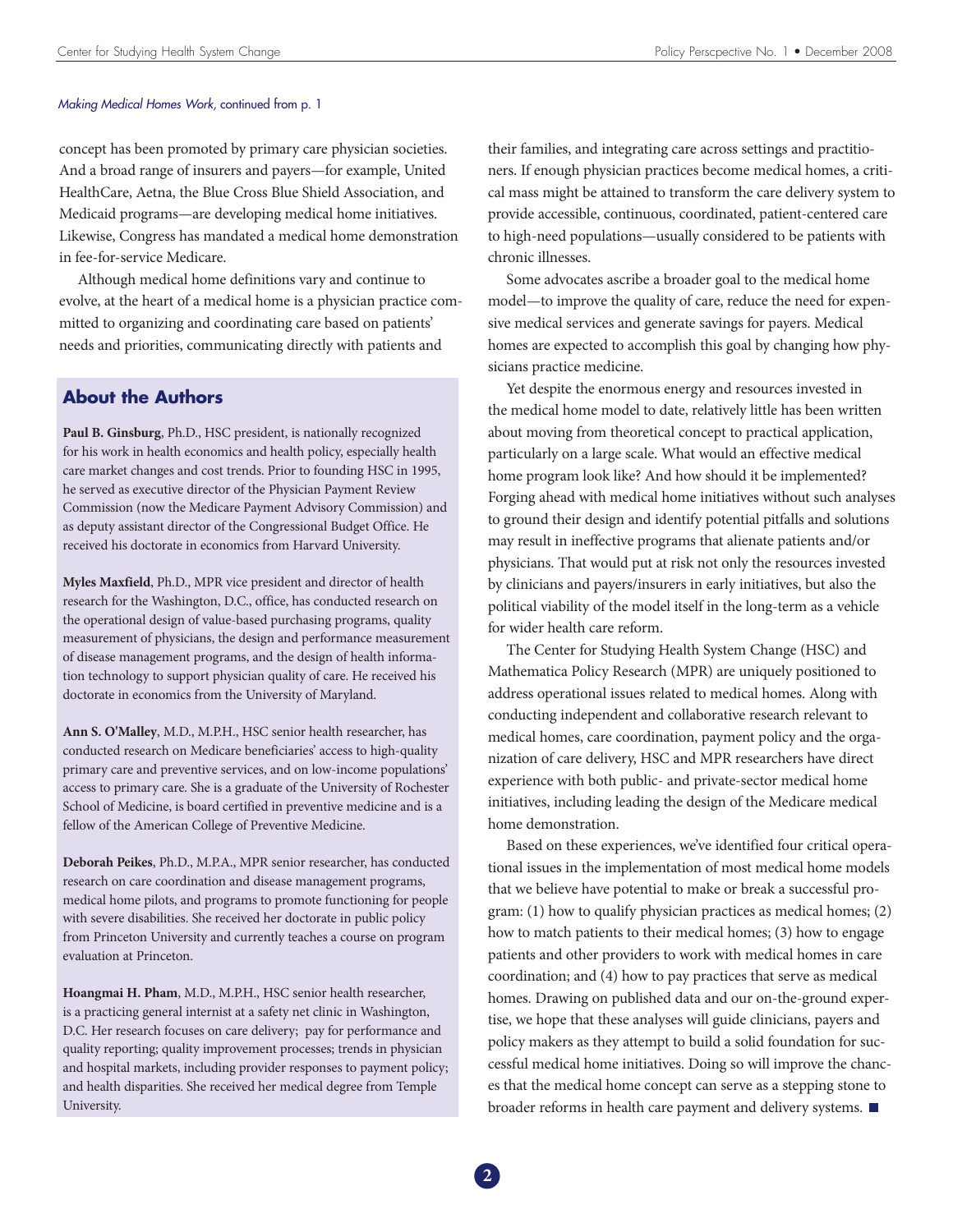*Qualifying Physician Practices*, continued from p. 1

## **Building Medical Homes on a Solid Primary Care Foundation**

Public and private payers are launching patient-centered medi-<br>cal home (PCML) cal home (PCMH) experiments as one strategy to improve the quality and coordination of care, potentially lower costs, and increase financial support to primary care physicians. These experiments seek to test a medical home concept that emphasizes the central importance of primary care to an organized and patientcentered health care system.<sup>1-3</sup> The medical home concept posits that primary care physicians' direct and trusted relationship with patients, coupled with a depth and breadth of clinical training across body systems, position them to assess an individual's health needs and to tailor a comprehensive approach to care across conditions, care settings and providers.

Not all primary care practices are set up to function as a PCMH. In part, this shortcoming results from inadequate financial support for such activities as care coordination, along with inadequate training of providers on how to work together as a team. In an attempt to remedy this, payers are experimenting with providing additional payment to participating practices that can demonstrate the capabilities of a patient-centered medical home. Most current pilots and demonstrations require practices to "qualify" as a medical home via an objective measurement tool. The tool's measures, in effect, are a blueprint for practices' efforts to build medical-home capabilities.

## **Primary Care and Chronic Care Models**

While there are different views about what makes a physician practice a medical home, the specialty societies' joint principles are the widely accepted starting point for most current demonstrations and pilots.<sup>4</sup> The joint principles originate from two distinct conceptual frameworks, the primary care model<sup>1,2,5</sup> and the chronic care model,<sup>6</sup> each of which was developed for different purposes.

The primary care model $1, 2, 5$  focuses on all patients in a practice and emphasizes whole-person care over time, rather than singledisease-oriented care. The primary care model identifies four elements as essential to the delivery of high-quality primary care: accessible first contact care, or serving as the entry point to the health care system for the majority of a person's problems; a continuous relationship with patients over time; comprehensive care that meets or arranges for most of a patient's health care needs; and coordination of care across a patient's conditions, providers and settings in consultation with the patient and family.<sup>1, 2, 5</sup>

The chronic care model focuses on "system changes intended to guide quality improvement and disease management activities" for

chronic illness.<sup>6</sup> The chronic care model includes six interrelated elements—patient self-management support, clinical information systems, delivery system redesign, decision support, health care organization and community resources. Three aspects of the model in particular—self-management support, delivery system design and decision support—used in combination have improved single chronic condition care, in particular for diabetes.<sup>6-8</sup> The designers of the chronic care model assumed that before implementation "every chronically ill person has a primary care team that organizes and coordinates their care."6 In other words, the chronic care model is meant to be developed on a "solid platform of primary care." <sup>6, 9, 10</sup> Consequently, both the primary care and chronic care models suggest that a medical home qualification tool must first capture and measure the four defining primary care elements before emphasizing capabilities to treat individual chronic diseases.

Recognizing the benefits and evidence behind each of the key primary care elements—accessibility, continuity, coordination and comprehensiveness—on patient and population health outcomes, patient and provider satisfaction, and costs, the joint principles require the medical home to provide each.<sup>2, 5, 11-18</sup> To the four primary care elements, the physician societies added aspects of the chronic care model—team functioning in a physician-directed practice, quality and safety tools for evidence-based medicine, decision support, performance measurement, quality improvement, enlisting patient feedback and "appropriate" use of information technology.<sup>4</sup>

Common attributes across the primary care and chronic care models can inform selection of the most relevant measures for a patient-centered medical home qualification tool (see Table 1 for a summary of elements of the two care models as they align with the physician societies' joint principles). In sum, these conceptual frameworks and the evidence supporting them suggest that a tool to determine whether a practice is a medical home would ideally measure that a practice has in place processes to ensure that care is accessible, continuous, coordinated and comprehensive. Capabilities that could help support these elements include a searchable patient registry, a mutual agreement between the patient and the medical home team on their respective roles and expectations, tools for comprehensive care such as planned visits that include pre- and post-visit planning, the use of care plans when appropriate, and enhanced access via phone and same-day appointment availability. Lastly, because of the time and resource constraints under which primary care practices already operate, it is particularly important that the qualification tool not create an onerous documentation burden for participating practices.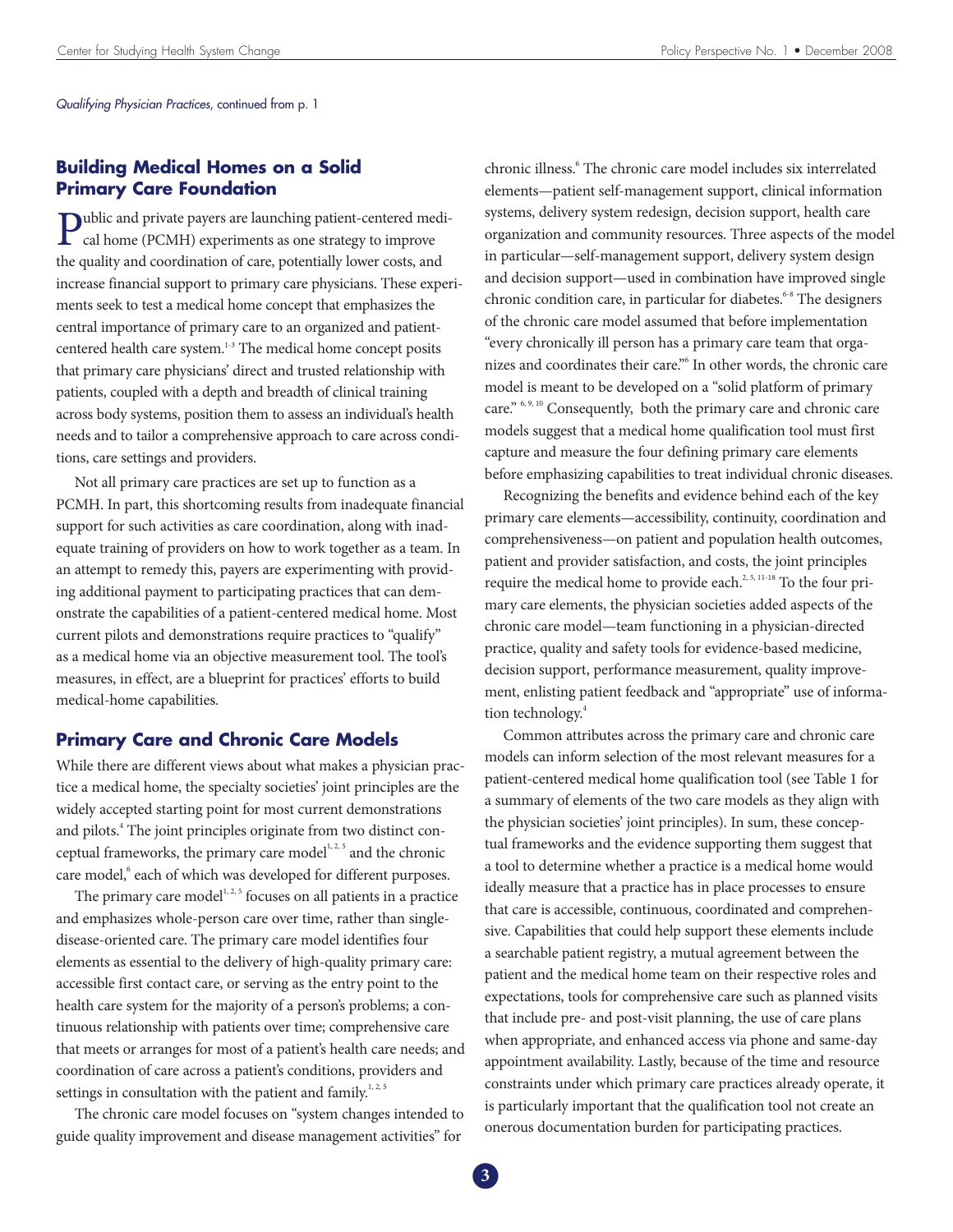#### **Table 1**

#### **Commonalities Between the Physician Societies' Joint Principles, the Primary Care Model and the Chronic Care Model that Can Guide Measurement of the Patient-Centered Medical Home (PCMH)**

| PCMH Elements as Outlined by the Physician Societies' Joint<br>Principles <sup>4</sup>                                                                              | Capabilities related to this PCMH Element from the Joint<br>Principles, the Primary Care Model & Chronic Care Model                                                                                                                                                                                                                                                                               |  |  |
|---------------------------------------------------------------------------------------------------------------------------------------------------------------------|---------------------------------------------------------------------------------------------------------------------------------------------------------------------------------------------------------------------------------------------------------------------------------------------------------------------------------------------------------------------------------------------------|--|--|
| Accessibility of the practice                                                                                                                                       | • Open scheduling. <sup>4, 19-21</sup>                                                                                                                                                                                                                                                                                                                                                            |  |  |
| PCMH is an accessible point of entry into the health care system                                                                                                    | • Ease of making appointments and wait times. <sup>2</sup>                                                                                                                                                                                                                                                                                                                                        |  |  |
| each time new care is needed (i.e. first contact care).                                                                                                             | $\bullet$ Expanded hours. <sup>2,4</sup>                                                                                                                                                                                                                                                                                                                                                          |  |  |
|                                                                                                                                                                     | • Options for patients to communicate with personal physician<br>and office staff. <sup>4</sup>                                                                                                                                                                                                                                                                                                   |  |  |
|                                                                                                                                                                     | • 24-7 phone coverage. $2.4$                                                                                                                                                                                                                                                                                                                                                                      |  |  |
| Continuity of care                                                                                                                                                  | · Each patient has an identifiable primary care clinician for                                                                                                                                                                                                                                                                                                                                     |  |  |
| "Each patient has an ongoing relationship with a personal physician<br>in the PCMH."                                                                                | ongoing care. <sup>2, 4, 5, 13</sup><br>• Patient is able to make appointments with that particular cli-<br>nician. $2, 5, 13$<br>• Discussion about PCMH role and expectations with the<br>patient—Discussion between personal physician and patient<br>on the roles and expectations for the medical home, including making visible to the patient who the team members are. <sup>2,21,22</sup> |  |  |
| Person-focused (not just disease specific) care over time.                                                                                                          |                                                                                                                                                                                                                                                                                                                                                                                                   |  |  |
|                                                                                                                                                                     |                                                                                                                                                                                                                                                                                                                                                                                                   |  |  |
|                                                                                                                                                                     | • Registry of patients. <sup>2,4,6</sup> PCMH has a list of patients for which<br>it is responsible.                                                                                                                                                                                                                                                                                              |  |  |
|                                                                                                                                                                     | • Complete medical records are retrievable and accessible. <sup>2</sup>                                                                                                                                                                                                                                                                                                                           |  |  |
| Coordination of care "across all domains of the health care system."                                                                                                | • PCMH coordinates care that patients receive from other<br>providers (e.g. specialists, hospitals, home health agencies to<br>assure that patients get the indicated care when and where<br>they need and want it, including medication review and man-<br>agement. <sup>2, 5, 14, 23</sup>                                                                                                      |  |  |
|                                                                                                                                                                     | • Referral tracking and follow up. <sup>2</sup>                                                                                                                                                                                                                                                                                                                                                   |  |  |
|                                                                                                                                                                     | • Evidence-based decision making around referrals. <sup>5,24</sup>                                                                                                                                                                                                                                                                                                                                |  |  |
| Comprehensiveness                                                                                                                                                   | $\bullet$ Planned visits. <sup>6, 25, 26</sup>                                                                                                                                                                                                                                                                                                                                                    |  |  |
| PCMH recognizes and provides, or arranges for "care for all stages of<br>life, including: acute care, chronic care, preventive services and end-<br>of-life care."  | • Registry of patients <sup>2,4,6</sup> facilitates comprehensive care and pop-<br>ulation health management by enabling searches of patients<br>with particular conditions and characteristics. <sup>2,6</sup>                                                                                                                                                                                   |  |  |
|                                                                                                                                                                     | • Range of services offered by PCMH. <sup>2,5</sup>                                                                                                                                                                                                                                                                                                                                               |  |  |
| Physician directed medical practice with a team that "takes collec-<br>tive responsibility for ongoing care of patients."                                           | • A team approach can, in theory, leverage the relative clinical<br>and organizational training skills of each member (e.g. physi-<br>cian, nurse, medical assistant) to ensure that the increasingly<br>complex and inter-related needs of patients with multiple<br>chronic conditions are met. Teamwork can facilitate compre-<br>hensiveness and coordination of care. <sup>2, 6, 27</sup>    |  |  |
| <b>Quality &amp; Safety</b>                                                                                                                                         | • Decision making guided by evidence-based medicine and<br>decision-support tools. <sup>6</sup>                                                                                                                                                                                                                                                                                                   |  |  |
|                                                                                                                                                                     | • Quality improvement efforts. $4,6$                                                                                                                                                                                                                                                                                                                                                              |  |  |
|                                                                                                                                                                     | • Patients participate in decision making. <sup>4,6</sup>                                                                                                                                                                                                                                                                                                                                         |  |  |
|                                                                                                                                                                     | • Patient feedback is sought to ensure expectations are met. <sup>4,6</sup>                                                                                                                                                                                                                                                                                                                       |  |  |
| <b>Information Technology</b><br>"Uses IT appropriately to support optimal patient care, performance<br>measurement, patient education and enhanced communication." | • Registry of patients. <sup>2,4,6</sup> Consensus statement focused on<br>aspects of information systems most relevant to the immedi-<br>ate progress of the PCMH emphasizes the use of a registry to<br>identify the PCMH's patients, facilitate disease management,<br>population health and evidence-based care. <sup>28</sup>                                                                |  |  |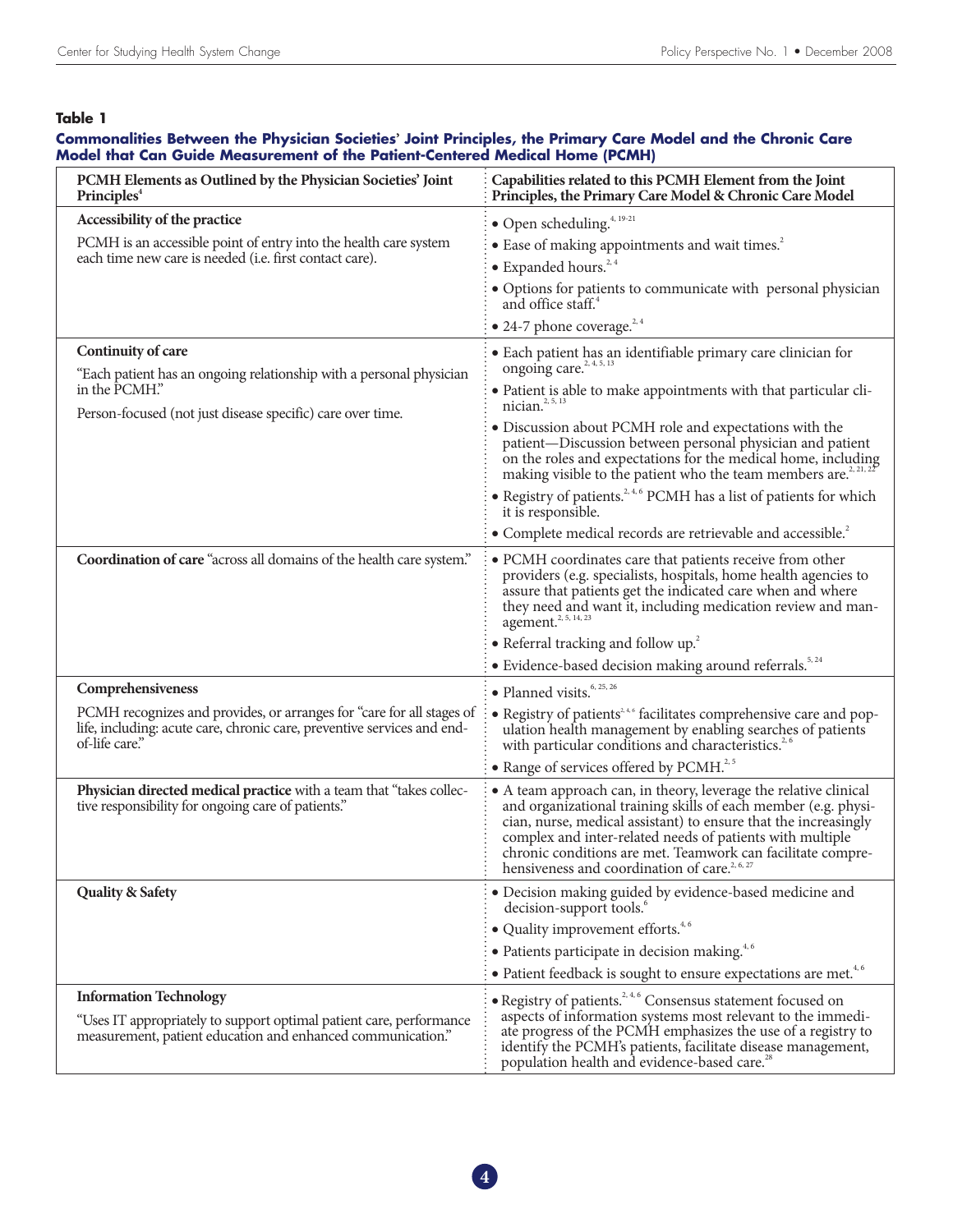## **Current Qualification Tool**

Most medical home demonstrations and pilots are measuring whether a practice is a medical home via the National Committee for Quality Assurance (NCQA) Physician Practice Connections-Patient Centered Medical Home tool (PPC-PCMH version 2008).<sup>29</sup> The PPC-PCMH is a modification of an earlier NCQA tool, the PPC (Physician Practice Connections) that focused on recognizing practices that use systematic processes and information technology to enhance the quality of care.<sup>29</sup> The PPC and the PPC-PCMH are based on the chronic care model<sup>6</sup> and have less emphasis on the primary care model's four elements. While it is difficult to succinctly describe the PPC-PCMH or its scoring algorithm, the tool has nine standards:

- Access and Communication:
- Patient Tracking and Registry Functions;
- Care Management;
- Patient Self-Management Support;
- Electronic Prescribing;
- Test Tracking;
- Referral Tracking;
- • Performance Reporting and Improvement; and
- Advanced Electronic Communication.

Embedded within the tool's nine standards are 30 elements containing a total of 166 items, or measures (see Table 2 for a summary of the measures and the capabilities captured). Depending on the score achieved, the PPC-PCMH can qualify a practice at one of three levels of medical-home capabilities (basic, intermediate, advanced). So, for example, at Level 1, a practice must pass five of 10 "must-pass" elements. Practices seeking PPC-PCMH recognition complete the Web-based tool and provide documentation to validate responses.<sup>29</sup>

## **How the Tool Performs in Measuring Medical-Home Capabilities**

The PPC-PCMH tool has notable strengths, first of which is its support from payers, specialty societies and the National Quality Forum. The tool allows for flexibility in how practices meet some of the requirements. This is important because procedures for achieving particular capabilities will likely vary with practice culture, resources and patient-panel characteristics. In addition, the NCQA tool requires supporting documentation from practices for those capabilities where validation appears to be necessary to ensure their presence.<sup>2, 30</sup> NCQA's experience and infrastructure for fielding and scoring quality measures also are strengths. Thus, the tool is a good start for developing consistent measurement across medical home initiatives.

However, the current PPC-PCMH may not be ideal for ascertaining medical-home capabilities because it underemphasizes some of the defining primary care elements and overemphasizes issues not specific to a medical home. The tool has a fairly strong emphasis on access and some aspects of coordination, such as referral tracking, but other important aspects of coordination (e.g. between the primary care physician and specialists) are not part of the 2008 version that most pilots plan to use. The tool has only two items on continuity of care and few items on comprehensiveness.

Many of the measures in the PPC-PCMH focus not on primary care, but on such issues as information technology or conditionspecific performance reporting. So a practice could potentially score well on the PPC-PCMH without providing patient-centered primary care.

First, the tool places great weight on information technology (IT) capabilities—77 of the 166 measures relate to IT. Information technology clearly has potential to make clinical data available to providers in real time, when it is needed for shared decision making with patients. When an affordable, interoperable electronic medical record (EMR) eventually becomes a reality, it will likely be an enormous advance in information continuity across care settings and, thus, potentially foster care coordination.

In the meantime, however, it may be premature to require practices to have more than a searchable patient registry. Many primary care physicians, particularly those in small practices that make up the bulk of the U.S. primary care infrastructure,<sup>31</sup> lack the economies of scale that facilitate purchasing and maintaining an EMR and do not want to do so until an affordable and interoperable option is widely available. Moreover, the evidence of commercial EMRs' effectiveness in primary care practices is mixed. To date, the vast majority of effectiveness studies come from four large institutions with internally developed EMRs.<sup>32, 33</sup> Most of the positive outcomes from outpatient studies involve the use of computer-generated, paper-based reminders or registries.<sup>32-34</sup> The presence of an EMR correlates only weakly with clinical quality of care measures. Nevertheless, practices with fully functional EMRs scored the highest on the PPC.<sup>35</sup>

Two other IT capabilities that are heavily emphasized in the PPC-PCMH, but for which the evidence is mixed, include e-mail communication with patients <sup>36, 37</sup> and e-prescribing.<sup>32, 33, 38, 39</sup> Research on e-mail's effectiveness in patient care is still in its infancy. As of 2006, only 3 percent of physicians used e-mail frequently to communicate with patients.<sup>37</sup> While there is momentum in federal policy behind e-prescribing, improved outcomes from e-prescrib-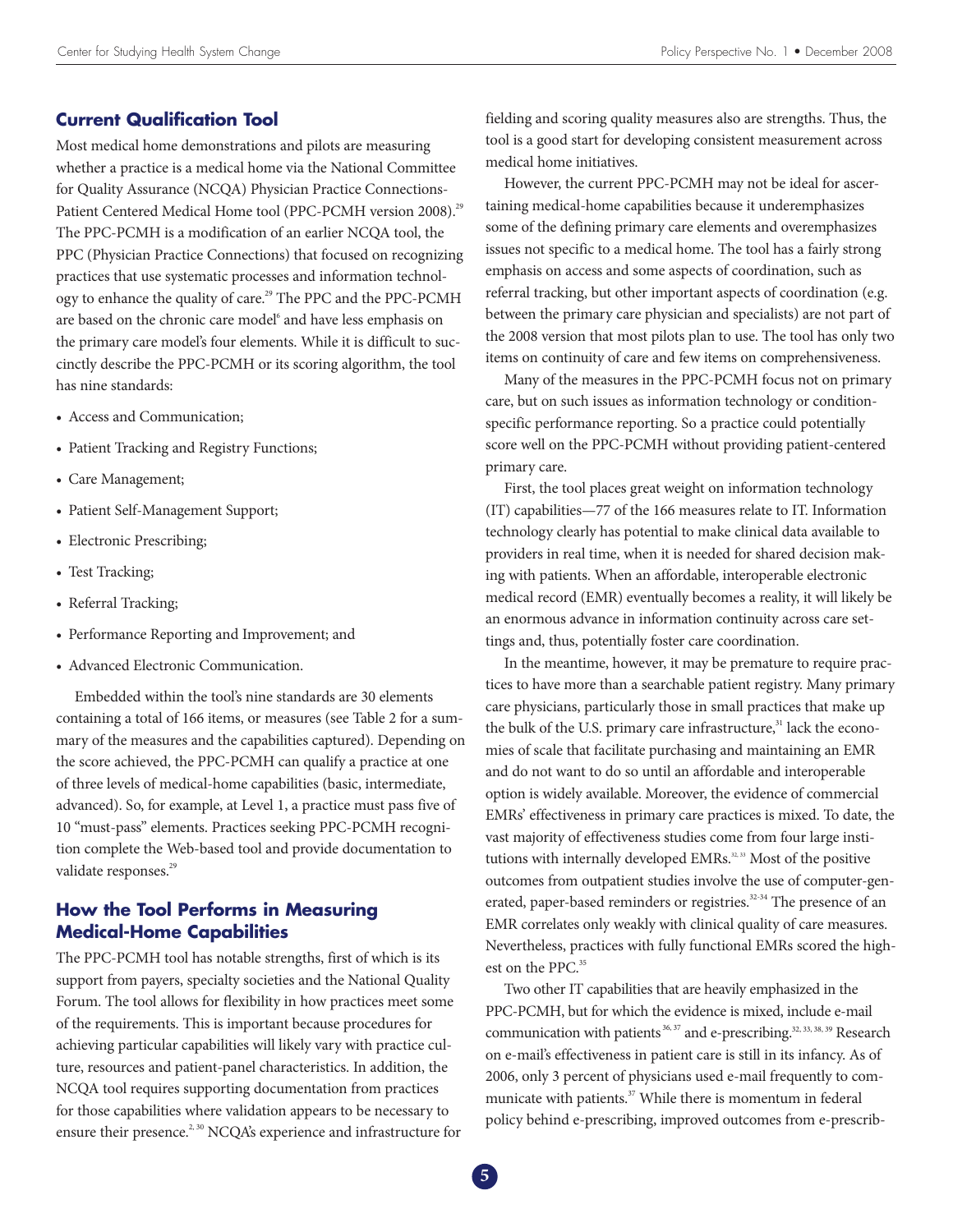#### **Table 2 Frequency of Items from the PPC-PCMH Organized by Concept Captured**

| Percentage*    | Number of Items | Capability**                                                                                                                                                                                                                                                                                                                                                                               |  |  |  |
|----------------|-----------------|--------------------------------------------------------------------------------------------------------------------------------------------------------------------------------------------------------------------------------------------------------------------------------------------------------------------------------------------------------------------------------------------|--|--|--|
| 46             | 77              | <b>Information Technology</b><br>• 19 items on e-prescribing<br>· 18 items on electronic data system for patient demographic data<br>• 14 items on the use of e-mail, e-communication, or interactive Web site<br>· 11 items on electronic system for basic clinical data<br>• 8 items on electronic system for managing tests<br>• 7 items on electronic system for population management |  |  |  |
| 14             | 24              | Care for three specific conditions that the practice identifies as important to their patient<br>panel, e.g. including identifying those patients, use of condition-specific guidelines, care<br>management and self-management support.                                                                                                                                                   |  |  |  |
| 13             | 21              | Coordination of care<br>• 1 item on scheduling visits to different providers into one trip for the patient<br>• 4 items on referral-tracking<br>• 6 items on test tracking and follow up<br>• 10 items assess information continuity across settings, e.g. care transitions                                                                                                                |  |  |  |
| $\mathfrak{g}$ | 15              | Accessibility                                                                                                                                                                                                                                                                                                                                                                              |  |  |  |
| 5              | 8               | Performance reporting                                                                                                                                                                                                                                                                                                                                                                      |  |  |  |
| 4              | 7               | Organizing clinical data via tools such as problem lists and medication lists                                                                                                                                                                                                                                                                                                              |  |  |  |
| $\overline{2}$ | $\overline{4}$  | Use of non-physician staff (an important element of team work)                                                                                                                                                                                                                                                                                                                             |  |  |  |
| $\overline{2}$ | $\overline{4}$  | Does the practice collect data on patient experience with care<br>• 1 item on access to care<br>· 1 item on physician communication<br>· 1 item on patient confidence in self-care<br>• 1 item on satisfaction with care                                                                                                                                                                   |  |  |  |
| $\mathbf{1}$   | 2               | Preventive services                                                                                                                                                                                                                                                                                                                                                                        |  |  |  |
| 1              | $\overline{c}$  | Continuity of care with a personal clinician                                                                                                                                                                                                                                                                                                                                               |  |  |  |
| $\mathbf{1}$   | $\overline{2}$  | Patient communication preferences                                                                                                                                                                                                                                                                                                                                                          |  |  |  |

**\* Percentage of the toal of 166 items.**

**\*\* These item counts have been organized by content area rather than by their labels in the PPC-PCMH.**

ing have predominantly been demonstrated with computerized physician order entry (CPOE) in the hospital setting. In the primary care setting, results have been more mixed.<sup>32, 33, 38-40</sup> The PPC-PCMH's heavy IT emphasis raises the concern that practices with IT structures may score well without necessarily providing better clinical outcomes or continuous and coordinated care. The large number of IT measures in the NCQA tool could also create bar-

riers to qualification among practices that provide good primary

care but don't necessarily emphasize IT.

Second, the tool requires extensive documentation around single-condition care. The goal of this requirement was to provide practices with the motivation to consider how a systematic approach to work flow and documentation could promote broader changes within a practice. This incremental approach could help practices to systematically address particular chronic conditions and important population-based health issues. The tool allows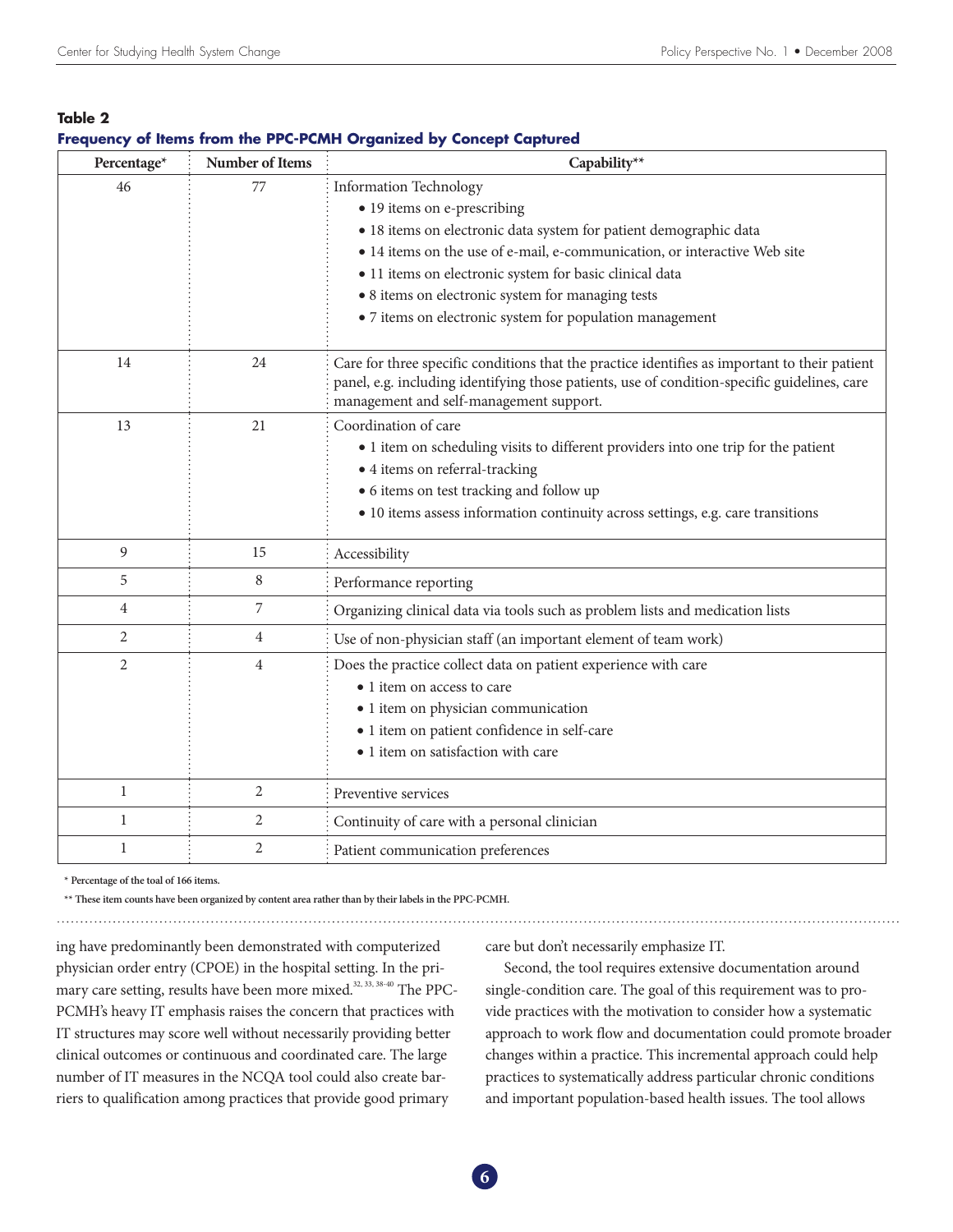practices the flexibility to identify what those important conditions are for its patient panel. A caution, however, is that among Americans 65 and older, almost two-thirds have multiple chronic conditions.<sup>41, 42</sup> Given this, there is a risk that a measurement approach that overemphasizes adherence to condition-specific guidelines could create incentives to simply treat a patient's individual condition to achieve benchmarks rather than to provide comprehensive and coordinated care across a patient's complex health needs.<sup>43</sup>

Illustrating these risks, a high score on the current PPC-PCMH tool does not guarantee that a practice actually functions as a medical home. One study in predominantly large groups in Minnesota found that particular components (e.g. decision support, clinical information system) of the PPC, a forerunner to the PPC-PCMH were correlated with performance in diabetes care (HgA1c <=8%, LDL <130 mg/dL).<sup>44</sup> At the same time, performance on the tool does not appear to correlate with patient experiences with care.<sup>35</sup> Thus, while the tool has promise in terms of capturing important elements of diabetes care, a medical home qualification tool should better identify whether patients are experiencing care that is truly patient-centered.

The time required to qualify via the PPC-PCMH tool, both in terms of developing processes to meet the tool's measures and completion of the application itself, may be a barrier to participation among smaller practices that have fewer resources. After completing a shorter online screening tool that provides practices with an opportunity to estimate where they might fall in relation to the tool's criteria, the practice can decide whether to move forward with the actual PPC-PCMH. Only anecdotal information is available to date on the 2008 version of the PPC-PCMH. Based on information from the older version, NCQA estimates that the newer PPC-PCMH tool and its documentation take a practice on average between 40 and 80 hours to complete. This does not include time a practice spends developing new processes to address certain capabilities measured by the tool. Several practices report that the older PPC (2004-05) application was time-consuming, taking 80 to 100 hours to complete.<sup>45</sup> Given that practices with five or fewer physicians constitute 95 percent of office-based medical practices,<sup>31</sup> such time and resource considerations could pose significant barriers to participation among the very practices medical home initiatives are targeting.

#### **Next Steps**

One approach to modifying the PPC-PCMH tool would be to focus initially on measures that capture the key primary care elements, are supported by evidence, and that experience suggests are feasible or have the strongest face validity with practitioners and



If certain measures require a good deal of time and documentation from a practice, then there should be strong evidence that they lead to improved patient outcomes.

patients. If certain measures require a good deal of time and documentation from a practice, then there should be strong evidence that they lead to improved patient outcomes.

The burden on practices to complete the PPC-PCMH documentation could be reduced by decreasing the number of IT items, particularly those with inconclusive data on effectiveness. Practices that have an EMR should get credit for their efforts, but this can be ascertained with fewer IT measures. Existing data do support keeping a measure of whether a practice has an electronic patient registry, including a list of patients for whom a practice serves as a medical home and that can be used to identify patients needing preventive services and chronic condition management.<sup>2, 6, 28</sup>

At this point, the PPC-PCMH might be viewed as a starting point for developing a future tool that more comprehensively captures the four primary care elements. Validated measures for these primary care elements exist,<sup>46,47</sup> and selected domains from validated provider surveys could be incorporated into the PPC-PCMH.<sup>46</sup> For example, in addition to the tool's two current measures of continuity of care—scheduling each patient with a personal clinician and visits with the assigned personal clinician—validated items on continuity could be added, such as how long on average patients stay with the practice and what percentage of patients use the practice for most of their non-emergency sick and well care needs.

The tool could include measures on processes to improve communication between the medical home and specialists related to referrals and consultations. With respect to comprehensiveness, a practice could check off services provided, ranging from preventive, acute and chronic care to basic procedures that can be done in the office setting with a focus on those known to be cost-effective and of sufficient need in the population, such as immunizations,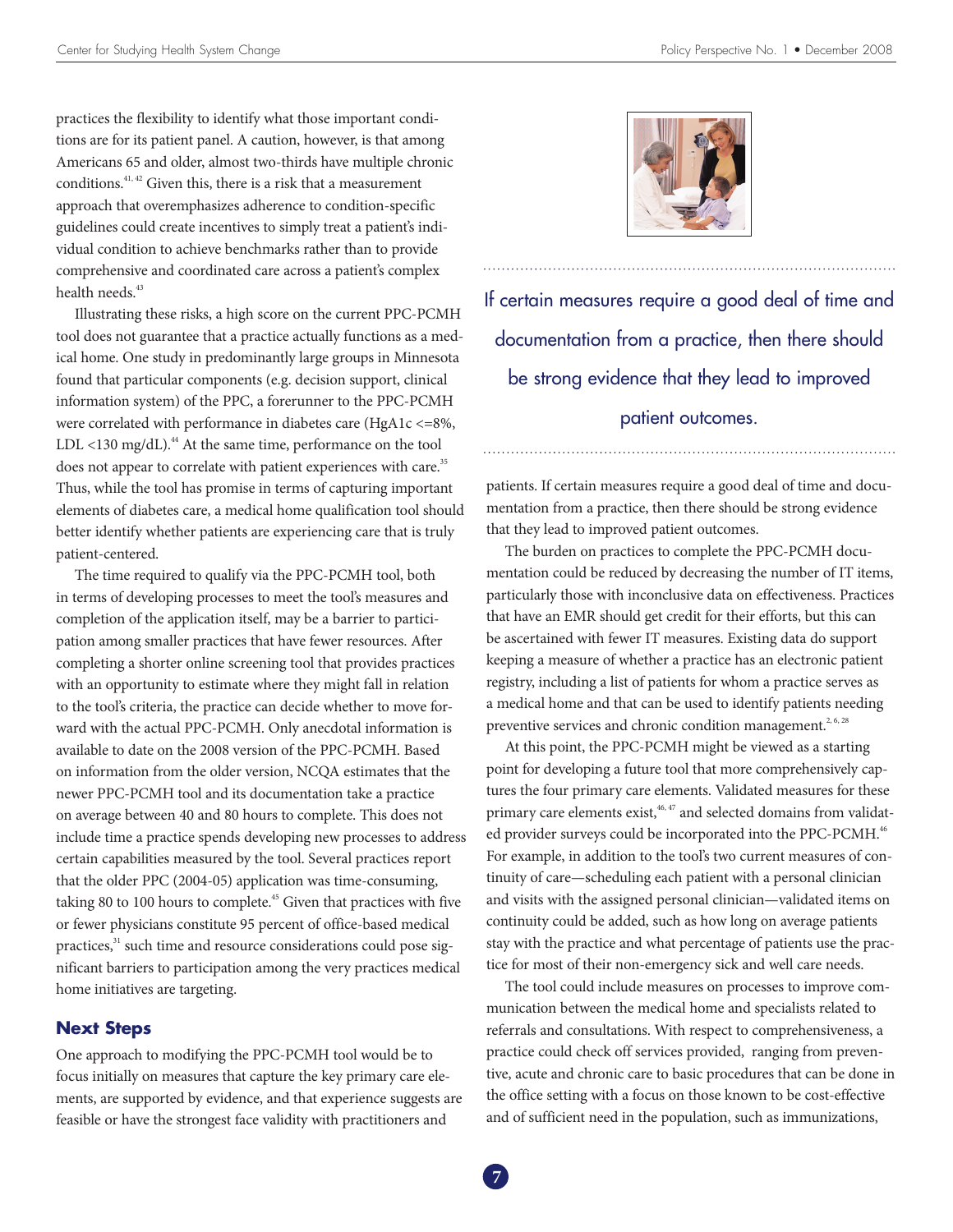family planning and pulmonary function tests.<sup>2</sup>

Validation that the medical home is indeed patient-centered could be enhanced by the inclusion of patient feedback in a qualification tool. While most demonstrations and pilots will delay enlisting patient feedback until the evaluation phase (rather than doing so in the qualification phase), confirmation of the presence of particular PCMH elements during the qualification phase could be assisted by incorporating patient input using validated measures. $46, 47$ 

Recognizing many of these concerns, the physician specialty societies endorsed the PPC-PCMH for testing purposes only. NCQA is working to incorporate stakeholder input into future versions of the tool, including measures of coordination between the primary care physician and specialists and an important measure on mutual acknowledgement of the partnership between the patient and the medical home. Unfortunately, these revisions are not likely to be incorporated in time for the tool that will be used in the qualification phase of most pilots. The reality of current medical home initiatives is that payers want to see documentation of improved capabilities from providers if they are going to increase reimbursement for medical home services. In an effort to be responsive to that request, the medical home qualification tool train has, perhaps, prematurely left the station.

Past experience with performance measurement linked to payment suggests that "we will get what we measure." Both the primary care and chronic care models suggest that the qualification of practices as medical homes should be based on the conceptual underpinnings of primary care. Measures in a medical home qualification tool, therefore, should capture the structures and processes that ensure accessibility, continuity, coordination and comprehensiveness. Additional capabilities that could help deliver these elements and enhance chronic care provision include a patient registry, mutual acknowledgement between the patient and the medical home physician on their respective roles and expectations, 24-7 phone access, some same-day appointments, team-based care, and the use of planned care visits.

**7** excluding physician practices that actually deliver patient-centered At this critical turning point for the nation's fragile and underfunded primary care infrastructure, a medical home qualification tool that insufficiently emphasizes key primary care elements risks primary care as medical homes and including those that don't. Moreover, an overly burdensome tool with large documentation requirements for structures that ultimately may not be associated with improved clinical outcomes runs the risk of distracting physicians from developing the practice capabilities that can truly improve patient care.

## **Matching Patients to Medical Homes: Ensuring Patient and Physician Choice**

By Deborah Peikes, Hoangmai H. Pham, Ann S. O'Malley and Myles Maxfield

*For medical homes to achieve their potential to improve care, payers must link each eligible patient to a medical home practice in a way that ensures transparency, clinical face validity and fairness for physicians. Equally important are adequate choice and awareness of the medical home model for patients and operational feasibility for payers that must determine which physician practices are eligible for enhanced payments. The approach the payer uses to assign, or attribute, patients to medical homes will ultimately influence how successfully medical home initiatives can engage patients and physicians.*

## **Why Patient Assignment Matters, Or It Takes Three to Tango**

**P**<sup>hysician practices acting as medical homes need to know which patients they are responsible for so the practices can</sup> coordinate those patients' care. If physicians can clearly identify the patients they are responsible for, they can more accurately predict the additional revenue they can expect for acting as a medical home. More accurate revenue prediction in turn allows practices to make informed decisions about whether they want to become a medical home and what additional staff or infrastructure, such as information technology, they can afford to purchase. Finally, giving physicians some choice about which patients they will form medical home relationships with rather than having this dictated by a payer will enhance physician buy in.

specialist, select a specialist that will both serve the patient's clini-*Patients* need to know which practice serves as their medical home so they know who to count on to coordinate and manage their overall care. In addition, patients need to be aware of what the medical home will provide if they are to work closely with the medical home and change the way they use care. To be sure, a patient can garner some benefit from practice transformations resulting from their physician's practice becoming a medical home—such as ensuring that abnormal lab results are tracked without knowing about the medical home model. Ideally, however, the medical home will help patients decide when to see a cal needs and coordinate with the medical home physician, and achieve smooth transitions after a hospital discharge.

The current fee-for-service payment system lacks incentives for primary care physicians to consistently play an active role in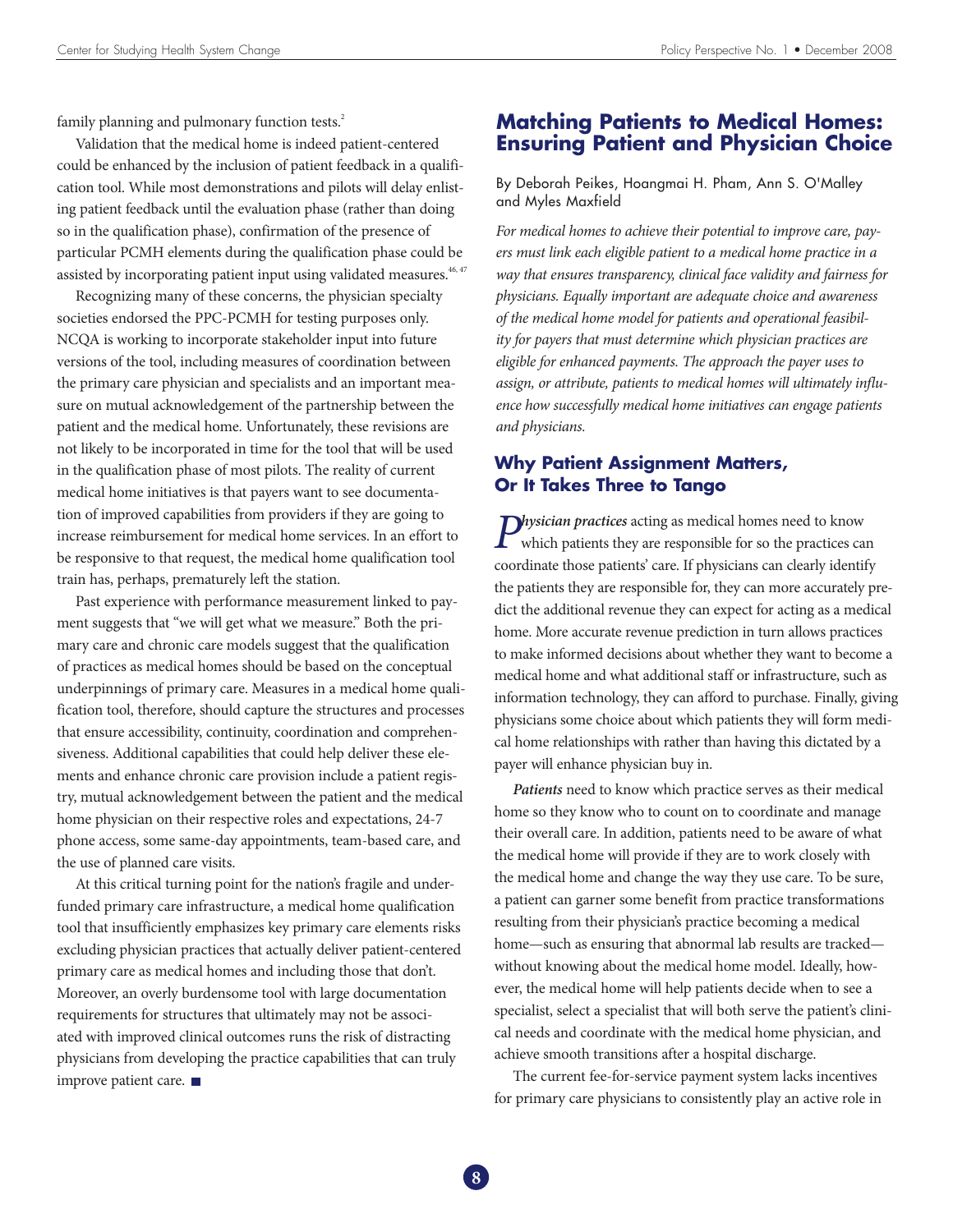integrating and coordinating care. Without a conversation explaining the new medical home model of care, many patients will continue to use care outside of the medical home without telling their medical home physician. If physicians are unaware of patients' selfreferrals to specialists, or emergency room and hospital use, they cannot help patients coordinate their care. Similarly, if medical homes provide expanded access, this should also be explained to patients so they do not simply use the emergency room or seek out another primary care physician for problems that can be addressed in the medical home practice.

Evidence suggests that educating patients about the roles and responsibilities of both the medical home physician and the patient can help patients transform the way they use care. Indeed, the British Columbia Primary Care Demonstration found that patients' use of specialty, emergency room and primary care delivered by other physicians declined only after the program changed the registration process to require that physicians educate patients about the benefits of continuity of care with the primary care physician, as well as providing extended hours.

The final reason patients should be informed of the medical home is to address potential privacy concerns. If patients are not informed, they may be alarmed to find out that payers are sharing confidential information with the medical home physician about their use of emergency room, hospital and specialist care.

*Payers*, typically insurers, need to link patients to specific physicians for three reasons. First, since most insurers in part use capitated payments, or per-patient, per-month fees, to compensate physicians for providing medical home services, insurers need to know which patients belong to which physicians so that payment goes to the correct physicians. Second, some insurers provide feedback data on quality and utilization for individual patients or the entire patient panel to physicians as part of their medical home initiatives. Finally, insurers need to know which patients belong with which physicians when they evaluate the effectiveness of the medical home.

Payers can link patients to physicians using four general approaches:

- apply claims-based algorithms;
- ask physicians to identify patients;
- ask patients to identify physicians; or
- employ hybrids of these three approaches.

Each of the approaches has different strengths and weaknesses on six important dimensions: patient choice, physician choice, ease



Patients need to know which practice serves as their medical home so they know who to count on to coordinate and manage their overall care. In addition, patients need to be aware of what the medical home will provide if they are to work closely with the medical home and change the way they use care.

for physician, ease for insurer, correct assignments and encouraging patient understanding of medical home rights and responsibilities (see Table 3).

## **Claims-Only Approach Common but Prone to Errors**

The most commonly used approach to linking patients to physicians in commercial insurers' medical home pilots relies on claims-based algorithms. Such algorithms typically search historical claims for the physician billing for the most recent claims with an evaluation and management (E&M) code or pharmacy claim, or the largest share of E&M visits for the patient.<sup>48</sup> Claims-based approaches are expeditious because the insurer avoids the costs of collecting information from patients and physicians.

An approach that relies exclusively on claims is operationally easy for both insurers, who simply review historical claims data, and physicians, who do not participate in any way. However, by excluding physician and patient input, this approach does not allow either to select the person with whom they perceive they have a medical home relationship. Moreover, automatic assignment may interfere with existing patient-physician relationships and risk alienating both parties. Even if claims could get the assignment correct, the success of the medical home intervention depends on educating patients about the new services medical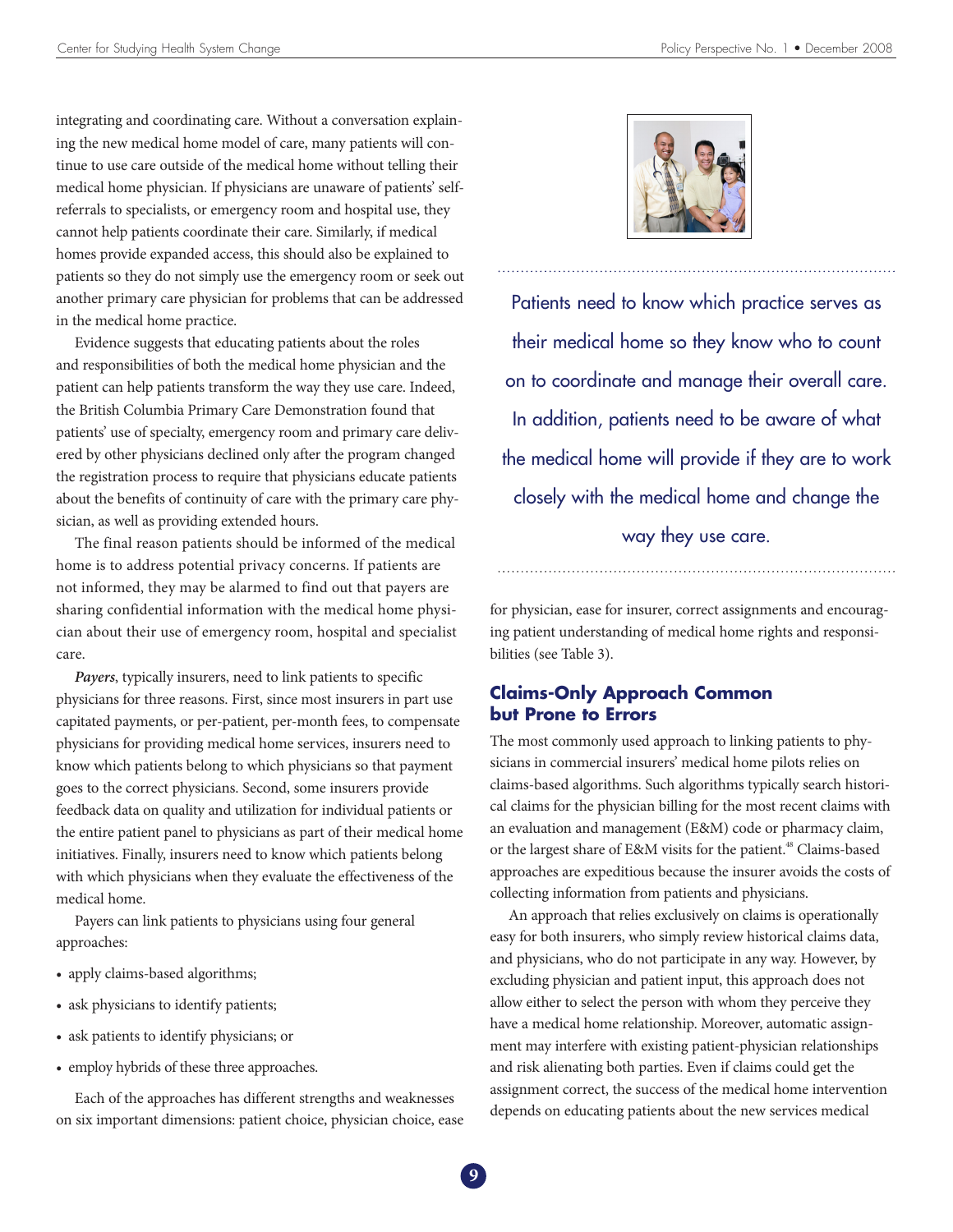**Physicians, Patients)**

| <b>Irage-Offs of Different Medical Home Assignment Procedures</b> |                                          |                                          |     |                                               |  |  |
|-------------------------------------------------------------------|------------------------------------------|------------------------------------------|-----|-----------------------------------------------|--|--|
|                                                                   | <b>Claims-Based</b><br><b>Algorithms</b> | <b>Physician Reports</b> Patient Reports |     | Hybrid (Claims,<br><b>Physicians, Patient</b> |  |  |
| <b>Ensures Patient Choice</b>                                     | No                                       | No                                       | Yes | Yes                                           |  |  |
| <b>Ensures Physician Choice</b>                                   | No                                       | Yes                                      | No  | Yes                                           |  |  |
| Operationally Easy for Physician                                  | Yes                                      | No                                       | Yes | No                                            |  |  |
| Operationally Easy for Payer                                      | Yes                                      | No                                       | No  | No                                            |  |  |

Correct Assignments is Not Always Not Always Not Always Not Always Not Always Not Always Not Always

Encourages ratient onderstanding of Medical in No No No Yes Yes Yes Yes No No Yes No Yes No Yes No Yes No Yes Yes Yes Yes No Yes No Yes No Yes No Yes No Yes No Yes No Yes No Yes No Yes No Yes No Yes No Yes No Yes No Yes No

#### **Table 3 Trade-Offs of Different Medical Home Assignment Procedures**

homes are providing and how to use care in a way that facilitates efficiency and coordination. Without involving patients, this opportunity is lost.

Encourages Patient Understanding of Medical

 Perhaps most importantly, while the efficiency of using historical claims data is tempting from an operational perspective, claims can be inaccurate and may not reflect clinical realities. Because many patients see multiple physicians, claims algorithms cannot always indentify the correct provider. For example, in a given year, Medicare beneficiaries see a median of two primary care providers and five specialists working in four different practices.<sup>49</sup> The Medicare Health Support (MHS) study examined how often a group of physicians identified via a claims algorithm actually included the patient's self-reported primary physician for heart disease. While the algorithm identified on average five doctors per beneficiary that might be the personal physician, it failed to include the primary physician as identified by 17 percent of patients.<sup>50</sup>

Another illustration of the inaccuracy of claims-based algorithms comes from the seeming instability of care relationships suggested by claims data, which may not be consistent with patient self-reports. The Medicare Current Beneficiary Survey indicates that patients' care relationships are more stable than the claimsbased algorithm would suggest, as 70 percent of beneficiaries reported having the same physician as their usual provider for at least three years; the analogous figure would be less than 40 percent based on claims assignment.<sup>49</sup>

Anecdotal evidence suggests patients with other types of insurance also see multiple primary care practices. For example, one state Medicaid program found that half of all patients whose claims suggested they saw a large primary care practice as their medical home—they had one or more well-child visits or two or more sick

visits with the practice in the prior year—also had visits with other nearby practices. United Healthcare's analysis of claims data convinced the company to supplement claims information with patient and physician input. The analysis used the prior 18 months of claims to identify the likely medical home practice of commercially insured patients aged 18 to 64. A year later, claims data suggested that 72 percent of the patients with a medical home the year before who still had coverage with United had the same medical home practice, 16 percent had moved to another practice, and 12 percent did not use a primary care practice.<sup>51</sup> Claims data alone cannot answer whether these patients truly changed the practice they consider to be their medical home.

Another problem with most current claims-based approaches is that they do not address patients who lack a primary care physician, or the "medically homeless." One study found that in a oneyear period, 15 percent of all Medicare beneficiaries saw only specialists without seeing any primary care doctors, and 6 percent had no E&M visits with any type of doctor.<sup>49</sup> Another study reported that more than one-third of working-age adults did not have an accessible primary care provider, and half of children did not have a medical home.<sup>52</sup> Approaches based purely on claims would not be able to assign these patients.

## **Physicians May Be Unaware of Other Providers**

An approach that asks physicians to identify which patients to assign to their practice still requires insurers to reconcile each physician's patient list to ensure the patients are eligible for coverage and have not been identified by another physician. While physicians would have input into which patients they would like to serve, in many cases, they may not be aware of other physicians that their patients see.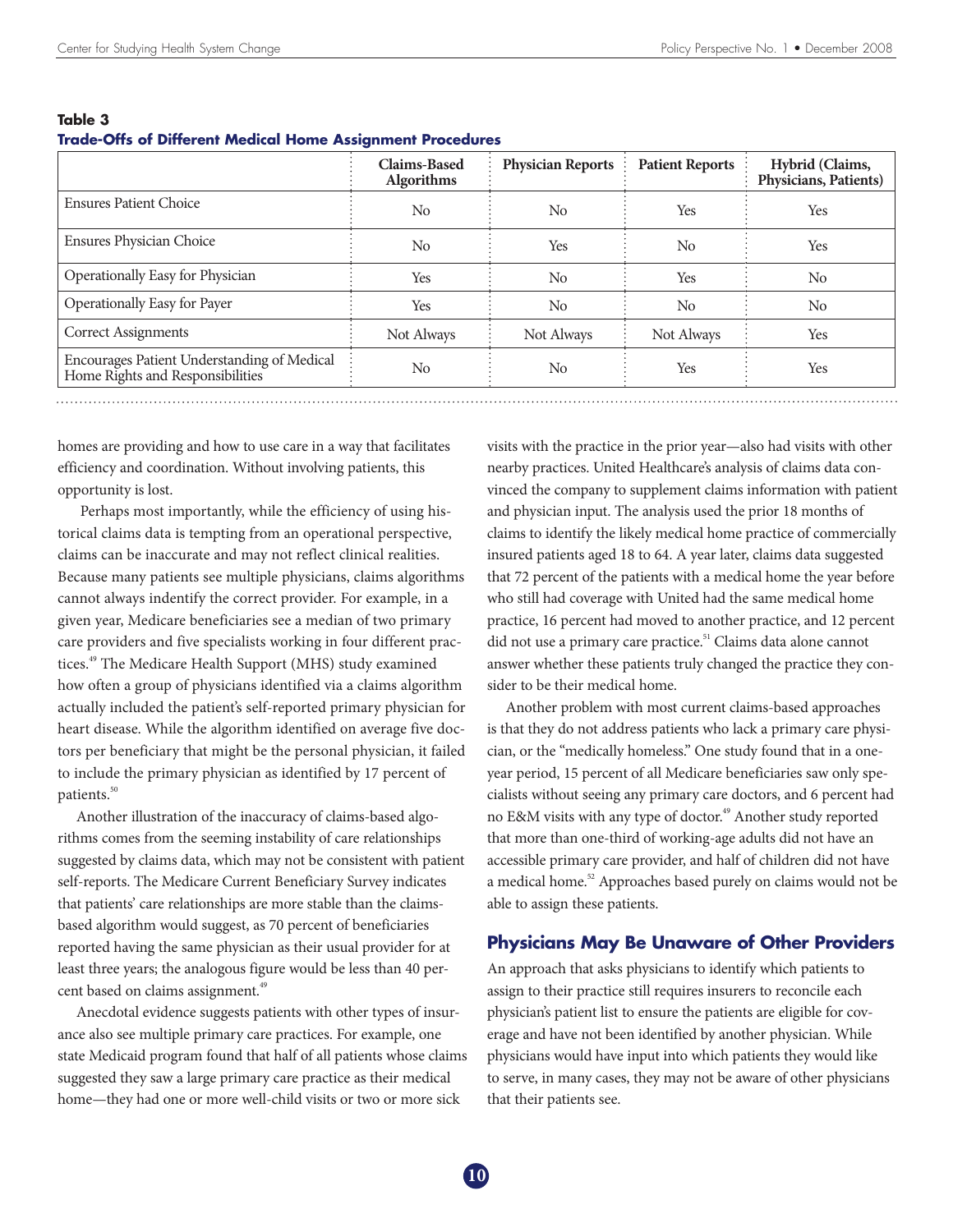Thus, an approach that relies on physician input without patient input may not always generate correct assignments. And like claims-only approaches, physician-driven approaches would not assist patients in receiving adequate information about the new medical home services.

#### **Patient Reports Operationally Challenging**

Turning to a patient-focused approach, where patients would be asked to submit the name of their medical home, the burden on insurers to collect this information from patients would be high. People don't always turn in their forms. For example, often only one-third to one-half of people respond to social science surveys without substantial effort to collect their responses. Even when money is at stake, not all people file the necessary forms. Only 80 percent to 86 percent of tax filers eligible for the earned income tax credit actually claim the credit.<sup>53</sup>

The patient-based approach has three strengths. First, there is no operational burden on physicians. Second, the assignments will be correct from the patient perspective. Third, because insurers will need to inform patients about the medical home concept when their input is solicited, insurers likely would inform patients of their medical home rights and responsibilities. However, the physician's perception of who their core patients are may vary from the patient's perspective.

## **A Hybrid Approach Can Help Build Medical Home Relationships**

A hybrid approach that combines features of the claims-based, physician-driven and patient-driven approaches would best help build medical home relationships while honoring existing patientphysician relationships. For example, insurers could send practices a list of their potential patients (e.g., those who claims indicate they saw the physician one or more times in the prior two years). The physicians would then be expected to obtain the patient's consent to be matched to their practice, and the physician could explain medical home features to the patients. This approach also ensures that patients can decline if they prefer another medical home.

Insurers could send patients who had not seen a physician in the prior two years a list of medical homes in their area that are accepting new patients and ask patients to select one, or opt in. While insurers might not wish to simply assign patients to a practice and give them the opportunity to change that assignment—an opt-out approach—there may be a role for such an approach for patients who do not voluntarily select a medical home. The insurer could assign those patients to a practice and notify both the practice and patient of the assignment and the patient's ability to



A hybrid approach that combines features of the claims-based, physician-driven and patientdriven approaches would best help build medical home relationships while honoring existing patient-physician relationships.

change to another medical home if desired. Seeking patient input, and only assigning patients if they do not provide it, decreases the burden for the insurer, while still maximizing patient and physician choice.

The insurer could also require a formal, bilateral acknowledgment between the medical home physician and the patient that explains the respective roles of the medical home and the patient. Patients would retain the right to change their medical home if they are not satisfied with their care.

## **Accurate Assignment Matters**

Accurate and meaningful linkages between the patient and the medical home physician are critical and require the input of physicians and patients. Having a process in place that requires patients to participate actively is pivotal to the potential of medical homes to transform patterns of care.

An approach that balances the needs and preferences of patients, physician practices and payers carries four benefits. First, such an approach helps obtain patient buy in to understand and use new medical home services effectively. Second, physicians will have clear responsibility for individual patients and be better able to coordinate care for those patients. Third, insurers can direct payment and provide information on service use and prevention or treatment needs to each physician for the appropriate patients. Finally, the most accurate approaches to assignment will facilitate rigorous evaluations of the medical home model.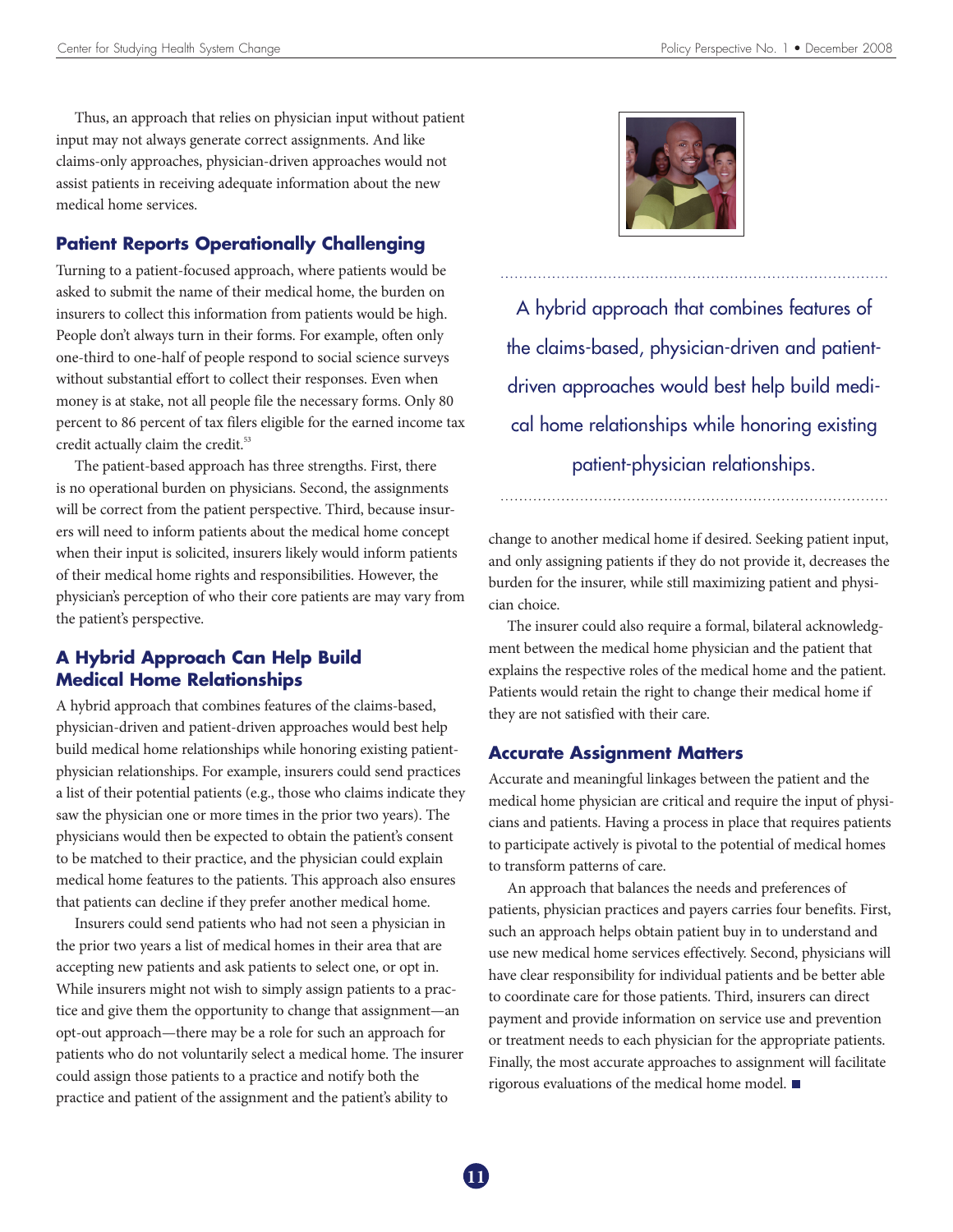## **Medical Homes: The Information Exchange Challenge**

By Myles Maxfield, Hoangmai H. Pham and Deborah Peikes

*The potential of medical homes to improve quality and reduce costs by improving coordination of care across providers, care settings and clinical conditions will be limited without effective mechanisms for exchanging clinical information with patients and providers outside of the medical home. An explicit agreement between the medical home and the patient detailing the roles and responsibilities of both could assist with the exchange of information. Exchanging information with specialists may not be feasible without some form of electronic exchange or incentives for specialists to participate.*

## **Closing the Circuit Among Medical Homes, Patients and Other Providers**

edical home initiatives typically have two overarching goals—to reduce costs and improve the quality of care. Medical homes are expected to reduce costs directly by avoiding redundant or unneeded tests, imaging, procedures and medications, hereafter generically called unnecessary services. These reductions are expected to be large enough to offset any increased spending on medical home services. By maintaining comprehensive clinical information on patients, medical homes can avoid unnecessary services in three ways: 1) using the results of tests, imaging and services ordered by other providers; 2) advising patients who seek care from another provider whether that care is needed; and 3) increasing the delivery of primary and secondary preventive care.

The second overarching goal of medical home programs is improving the quality of care by maintaining comprehensive clinical information on the care patients receive from other providers, providing a sounder basis for the medical home physician's diagnoses and treatment decisions. In addition, use of evidence-based guidelines and registries can help medical homes ensure patients receive recommended care. Improved quality of care also may reduce health care costs by avoiding preventable hospitalizations, complications, medical errors and unnecessarily long episodes of care.

Coordinating care across providers is one critical way to reduce overuse of services. The medical home ideally will help patients use appropriate specialists and coordinate the testing and treatment that all providers deliver. But whether medical homes can achieve this goal depends on the behavior of patients and other providers—behavior that medical homes cannot completely control. Medical home physicians rely on patients to report plans to see other providers, including specialists. Without such knowledge, medical home physicians cannot make appropriate decisions to instead provide the care themselves, steer the patient to a highquality specialist or determine if another type of specialist would be more appropriate.

Unfortunately, there is a risk that patients may not share this information with the medical home. Fee-for-service payment systems provide few incentives, penalties or restrictions on patients' use of other providers, and some patients may view efforts to coordinate with the medical home physician as restrictive and time-consuming.

Specialists must in turn share information about their clinical findings, prescribed medications and care plan with the medical home, either directly or through the patient, so the medical home can ensure that the patient's overall care is consistent and integrated. But under neither fee-for-service nor current medical home models do specialists receive additional compensation or other incentives for communicating with the medical home or patients. While some might argue that existing standards of care and payment rates already include expectations for such communication, the reality is that it often does not occur.

## **Medical Home Information Exchange**

Effective information exchange between the medical home and the patient relies on an agreement between the medical home and the patient. Under such an agreement, patients agree to tell the medical home when they wish to see another primary care physician or specialist and why. In return, the medical home agrees to oversee the entirety of patients' care, including advising patients whether or not to seek care from another practitioner. If patients are unwilling to share complete information on the care they receive, or wish to receive, from other providers, the medical home will not be able to comprehensively manage patient care. Such a breakdown in the exchange of information between the medical home and patient would leave the patient's care as fragmented and inefficient as under current fee-for-service arrangements.

The exchange of clinical information between the medical home and patients' other providers—specialists, other primary care physicians, hospitals, post-acute care facilities, nursing homes—is equally essential to the medical home model.

#### **Patient Challenges**

There are two major challenges to exchanging clinical information between the medical home and patients. The first is that many patients in fee-for-service systems may not want to put all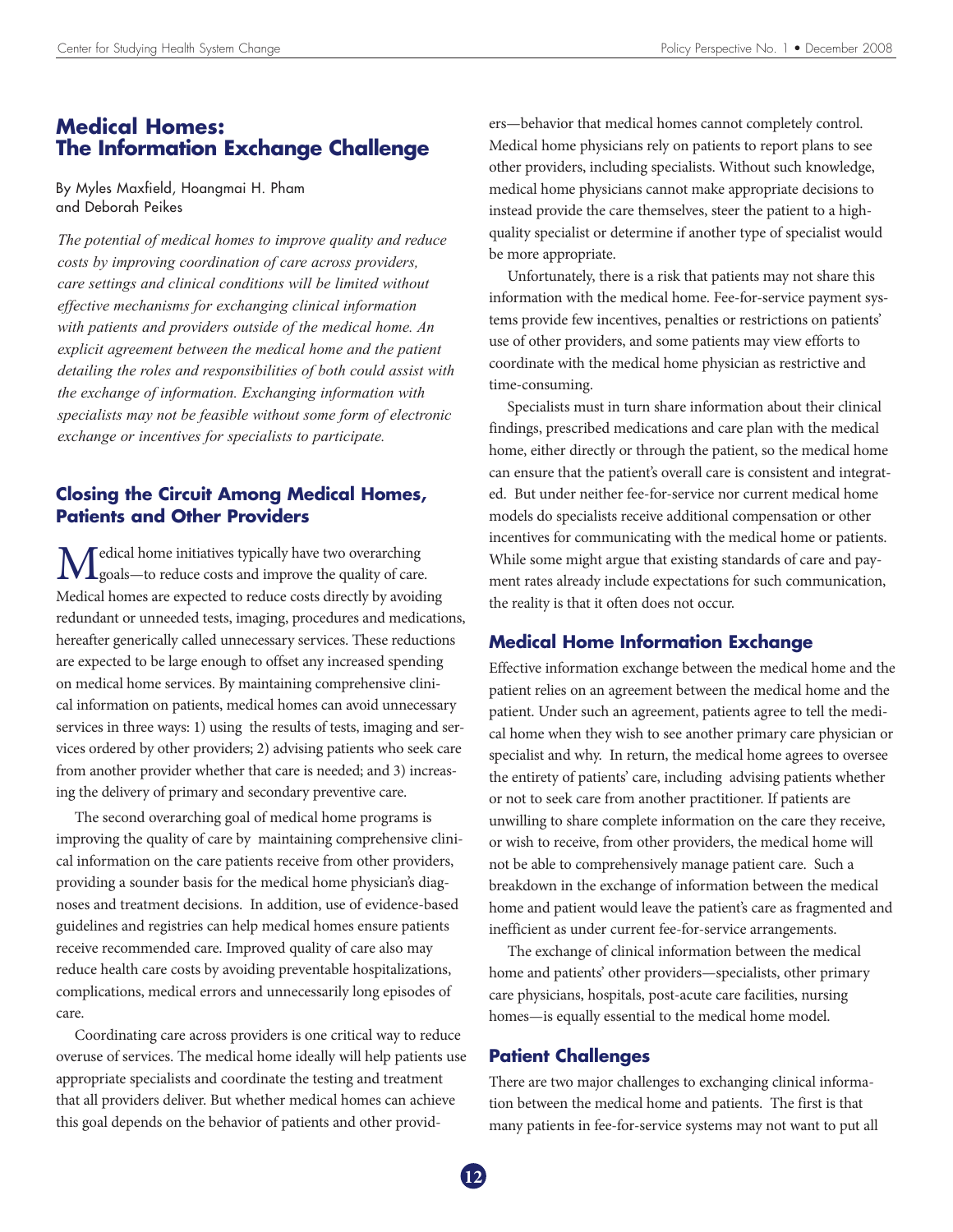their information eggs in one medical home basket. Specifically, many patients, and especially many Medicare beneficiaries with chronic conditions, see many practitioners, including multiple primary care physicians. Some patients believe that doing so offers the advantages of multiple perspectives on the best treatment approach. These patients may not want to place all their trust in the hands of a single medical home provider in the belief that "two physician heads are better than one."

The second major challenge is that some patients may fear their medical homes will function as a gatekeeper to control access to other providers. While the medical home model tries to avoid the mandatory gatekeeper model used by some managed care organizations, medical homes are likely to have a "soft gatekeeper" function. One of the most important mechanisms for medical homes to achieve cost savings is for the medical home to identify potentially redundant tests and services before they occur and counsel patients to avoid redundant services. While some patients may dislike this oversight, others may simply not take the time to circle back and inform their medical home about care they plan to receive, or have received, elsewhere.

## **Specialist Challenges**

As challenging as the medical home-patient exchange of information is, the medical home-specialist exchange may be more so. The primary challenge in exchanging information with other providers is that the number of other providers can be large. One study found that the typical primary care physician shares his or her Medicare patients with 229 other physicians working in 117 other practices**.** 54

In most communities, different physician practices operate autonomously of one another, with little integration in terms of common culture, administrative procedures, financing or information systems. Many medical homes may find it practically infeasible to negotiate "service agreements" with all providers seeing their patients to lay out common expectations about how each party will share clinical information. Even if service agreements were negotiated with all other providers, many medical homes would find it infeasible to exchange information with all providers seeing all of the medical home's patients. Without some form of electronic information exchange among providers beyond fax machines, implementing information flows among networks of this magnitude may not be practical for many practices.

Second, medical homes cannot establish service agreements with every other provider because some of those encounters, such as those in emergency departments or during hospital admissions, cannot be easily anticipated. Thus, a related issue for coordinating care with outside providers is how to improve information flow so that medical homes know when their patients use emergency



Medical home initiatives typically have two overarching goals—to reduce costs and improve the quality of care. Medical homes are expected to reduce costs directly by avoiding redundant or unneeded tests, imaging, procedures and medications.

departments or are hospitalized. With more complete information on incidental care encounters, medical homes would be better able to educate patients about potential alternatives for care, provide relevant clinical history to emergency and inpatient providers, assist in communicating with patients' families, and help patients understand hospital discharge instructions and coordinate transitional care.

Third, many specialists may not see the value of entering into service agreements with medical homes. Specifically, payers typically pay a fee to the medical home that includes the time and equipment devoted to the information exchange, but specialists are not paid directly. If the specialist is practicing in a geographic area containing many medical homes, the costs of exchanging information on many patients with many medical homes may be substantial. In theory, the medical home could compensate specialists for the time and equipment used in the information exchange by sharing medical home fees with specialists. Such an arrangement may require modification to law and regulation pertaining to provider fee-splitting. In practice, many sponsors of medical home initiatives do not include the full cost of exchanging information with other providers in medical home fees. In such instances, the medical home is unlikely to share fees with specialists.

#### **Overcoming the Challenges**

Several approaches can mitigate the challenges of the medical home-patient information exchange. The first is to make the agreement between the medical home and the patient as explicit and formal as possible. This means the agreement should be written, and the medical home should discuss the agreement with the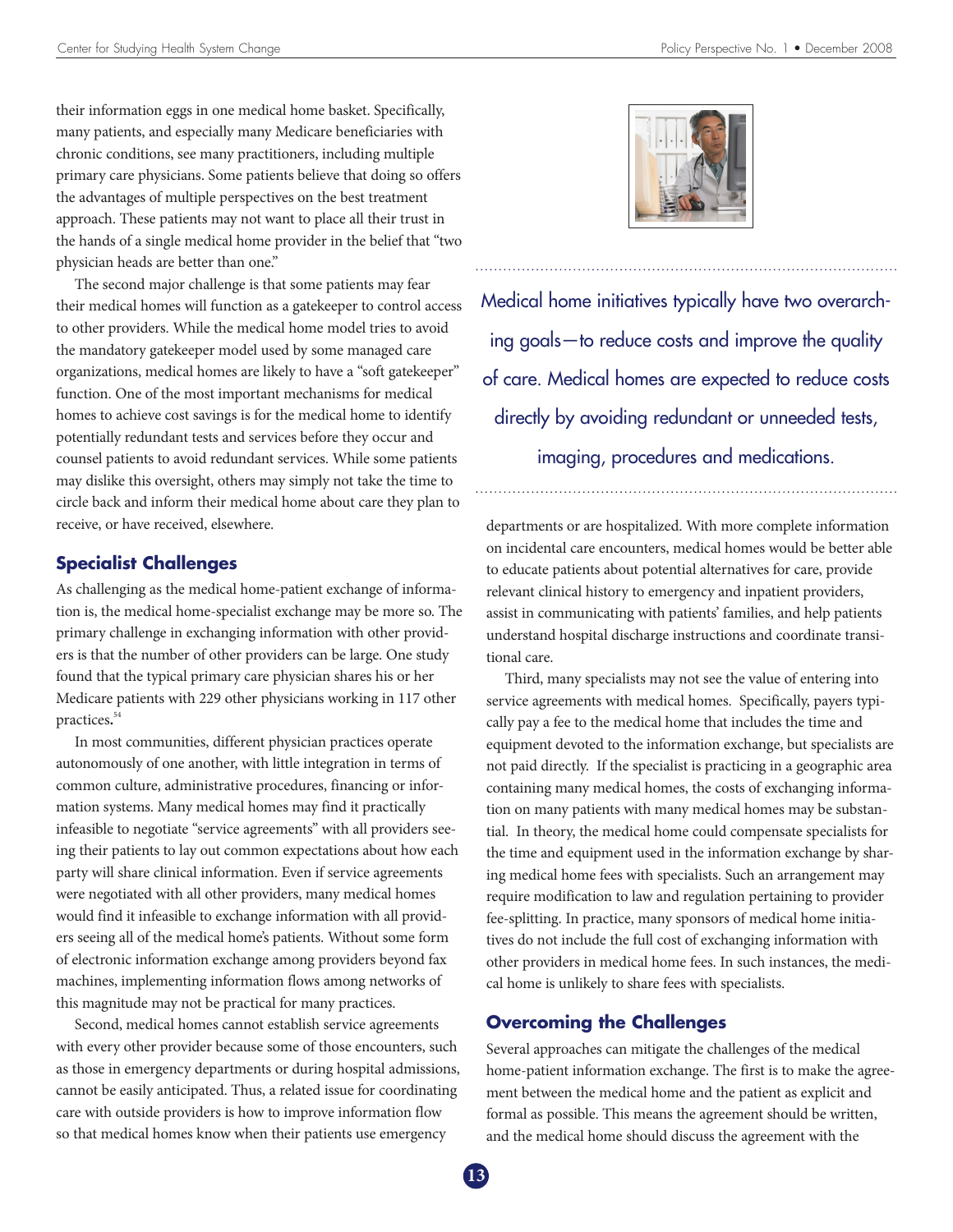

The medical home model can serve as an impetus for increasing primary care physicians' responsibility and authority to coordinate the care of their patients, as well as foster greater patient selfmanagement of medical conditions.

patient, ideally in person. The agreement should describe the responsibilities of, and benefits to, the patient and the medical home. Patients agree to share information on all aspects of their care with the medical home provider and to consider the medical home physician's advice seriously, even when it pertains to care provided by a different physician. In return, the medical home offers the patient better coordinated care and a more satisfactory patient experience. Both parties should sign the agreement.

A second approach is for the medical home program to exclude patients who are unwilling to enter into such an agreement. The medical home should attempt to persuade the patient to join the medical home program, but failing that, the medical home and program sponsors should recognize that the medical home model may not be well suited to all patients.

Turning to the medical home-specialist information exchange, the less expensive it is to exchange a particular type of information, the more feasible it will be for medical homes to exchange information with large numbers of specialists. One way to minimize the cost of information exchange is for medical home programs to focus on practices that already participate in a network of providers, such as an integrated service delivery network (ISDN), health information exchange (HIE) or regional health information organization (RHIO). For example, such networks can include information exchanges with local hospitals through electronic physician portals<sup>55</sup> that can push information to the medical home practice when a patient is evaluated at a hospital. Such an approach was used successfully with several disease

management providers in recent Medicare demonstrations. Such networks minimize the cost of setting information exchange agreements with specialists, as well as minimize the transaction cost of exchanging clinical information.

A second approach specific to ambulatory care physicians is for payers to require specialists to enter into service agreements with medical homes as a condition of inclusion in their plan network. Third, payers could leverage other financial incentives they may already be offering providers to use electronic information systems. For example, Medicare could combine the financial incentives in its electronic health record (EHR) demonstration with the Medicare medical home demonstration. The combined incentive may encourage more practices to invest in EHR technology, which would in turn reduce the transaction cost of the information exchange. For this strategy to be effective, payers would have to require interoperable EHR systems.

Fourth, payers could use claims data to provide feedback to the medical home on the patient's health care from other providers. Information on hospital admissions, emergency room use and the need for preventive services would be particularly useful. Clearly this strategy raises privacy concerns, but the agreement between the medical home and the patient could include the patient's informed consent for the release of such information to the medical home.

## **Fostering Care Delivery Changes**

The medical home model can serve as an impetus for increasing primary care physicians' responsibility and authority to coordinate the care of their patients, as well as foster greater patient self-management of medical conditions. Ultimately, piecemeal incentives will likely have limited ability to ensure effective coordination of care across multiple providers that remain unaffiliated and poorly integrated in their management, culture and financing.

Policy makers might consider an improved medical home model as a bridge to broader reforms of the organization of delivery systems, in which they encourage the "virtual" networks defined by service agreements to gradually become actual networks of affiliated providers. Favorable payment systems that focus on provider organizations that *are* integrated can create incentives for medical practices—and health care markets—to evolve toward greater cohesion through enlarging existing practices, mergers among practices or practices and hospital systems, or other creative arrangements. The medical home model is unlikely to result in sustainable, meaningful improvements in care coordination and outcomes without confronting and addressing these underlying issues in the organization of care delivery.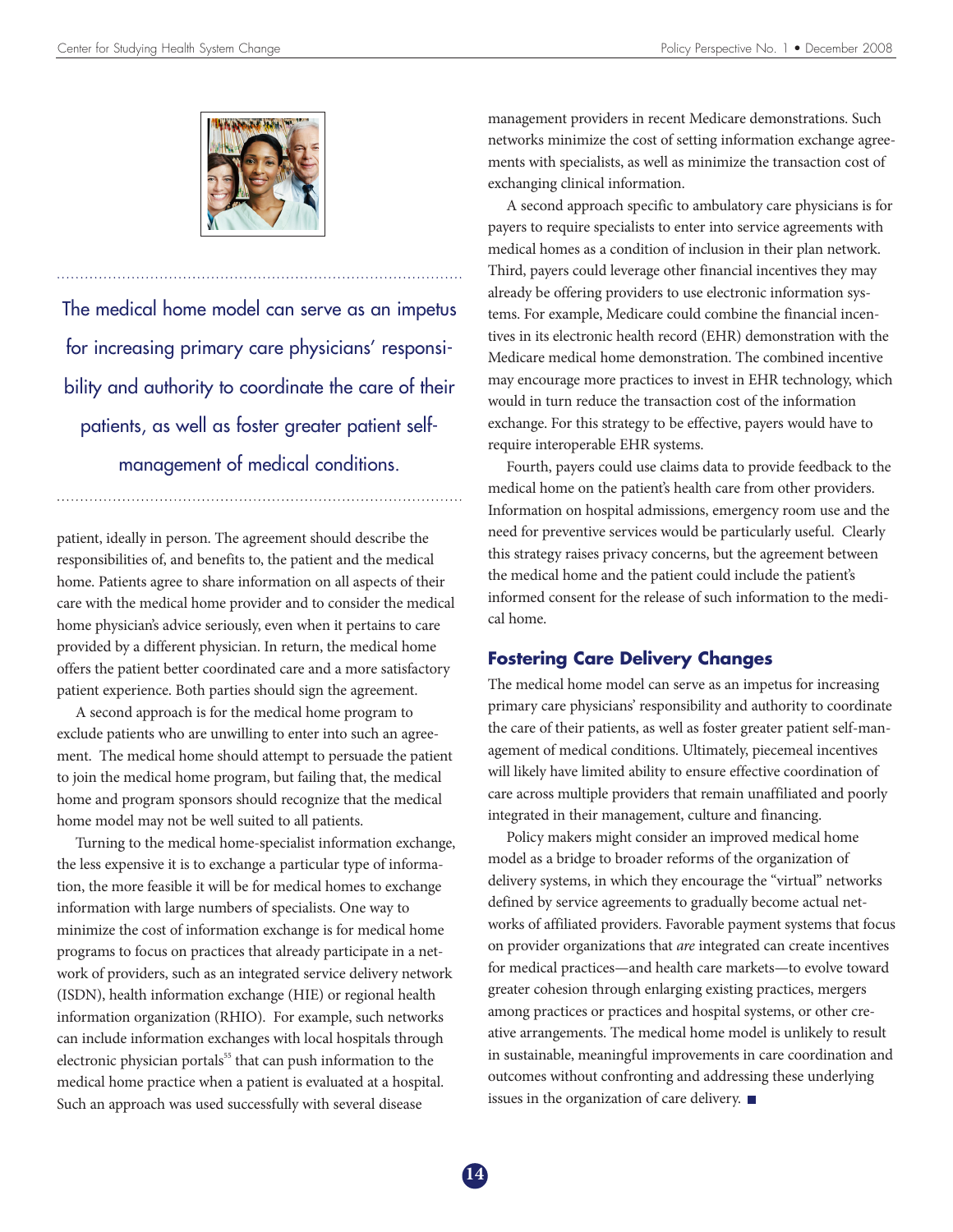## **Paying for Medical Homes: A Calculated Risk**

By Hoangmai H. Pham, Deborah Peikes and Paul B. Ginsburg

*The resurgence in interest among policy makers in the medical home concept stems from goals of improving quality and reducing health care costs. Another driver of recent advocacy for the model is the search for vehicles to increase financial support for primary care physicians, whose services are widely acknowledged to be undercompensated in current fee-for-service payment systems. Moreover, existing fee-for-service payment systems typically do not pay for important activities that primary care physicians perform, such as care coordination and patient education.* 

## **Partial Capitation Payment Dominates Medical Home Pilots and Demonstrations**

**Payment approaches for medical homes under current fee**for-service payment systems essentially focus on additional payment for currently uncovered services. But the signal challenge is that payers have limited data both on what these uncovered services are in current practice and what the ideal array of services should be—that is, services that dependably result in high-quality, efficient patient care.

Payers recognize that medical home services, such as care coordination, are difficult to itemize, may occur outside face-toface patient visits, and can legitimately vary in type and intensity across different patients or over time for a given patient. Paying for medical home services effectively requires some sort of capitation, or fixed per-patient fees. Most payers sponsoring medical home demonstrations or pilots offer additional payment in the form of partial capitation—a single per-patient, per-month or perpractice, per-year fee that is prospectively calculated.

Across public- and private-sector medical home initiatives, it is also clear that payers are more focused on paying for the *processes* that medical homes engage in than on the *outcomes* of those processes. Generally, if medical home initiatives incorporate any variation in payment levels, they tend to link payments to levels of medical-home capability. Frequently they do not consider patients' disease burden or physicians' performance on standardized quality measures. Although a few medical home initiatives—for example, those sponsored by the state of Vermont and the Blue Cross Blue Shield Association—recommend incorporating bonuses tied to physicians' performance on clinical quality or patient satisfaction measures, most payers are taking a wait-and-see approach on bonuses. Even fewer payers are considering payment adjustments

based on patients' illness burden, a posture that makes it difficult to adapt payment levels from one program to another if the programs serve markedly different patient populations—for example, working-age, healthy commercially insured patients vs. sicker Medicare patients. One major exception is the Medicare medical home demonstration (MMHD), which will adjust payment rates based on illness severity.

## **The Constraint of Budget Neutrality**

The most straightforward approach to setting capitated payments would be to first identify the services to be covered—those payers deem effective and currently not reimbursed—and then estimate their unit costs and frequency of delivery to the typical patient. Summing the product of unit costs and service frequency for a given time period would yield a per-capita amount, such as a monthly care management fee. However, calibrating even limited capitated payments proves a thorny endeavor, because payers currently place a high priority on budget neutrality. The hope is that potential savings from delivery of medical home services, such as reduced hospitalizations from improved care coordination, will offset any additional payments to physician practices for serving as medical homes.

But there is so little experience with medical homes that, as yet, there is no certainty that additional services will actually increase efficiency through lower costs and/or improved quality. This uncertainty makes it difficult to set payment levels that will achieve spending neutrality and to determine whether such levels will be sufficient to underwrite the costs of the activities that payers expect medical homes to perform.

Setting payments is particularly challenging in the context of demonstrations and pilots. Physicians naturally are concerned about how they will fare financially in a program of limited duration. They have reason to worry about payers' long-term commitment to pay for medical-home capabilities and the amount of time practices would have to amortize costs incurred to become medical homes. And physicians' perception of the adequacy of payments arguably carries more weight for medical home services than other services, because physicians have to be willing to participate if payers are to establish and sustain this new model.

Lastly, not all patients need the same amount of care coordination and not all medical homes offer the same services—the "typical" unit of medical home care is more difficult to define than that of more discrete services, such as a colonoscopy. For example, one medical home practice might attempt to improve coordination by implementing electronic data exchange with other providers—a resource-intensive strategy—while another practice might opt instead to implement team meetings for particular patients—a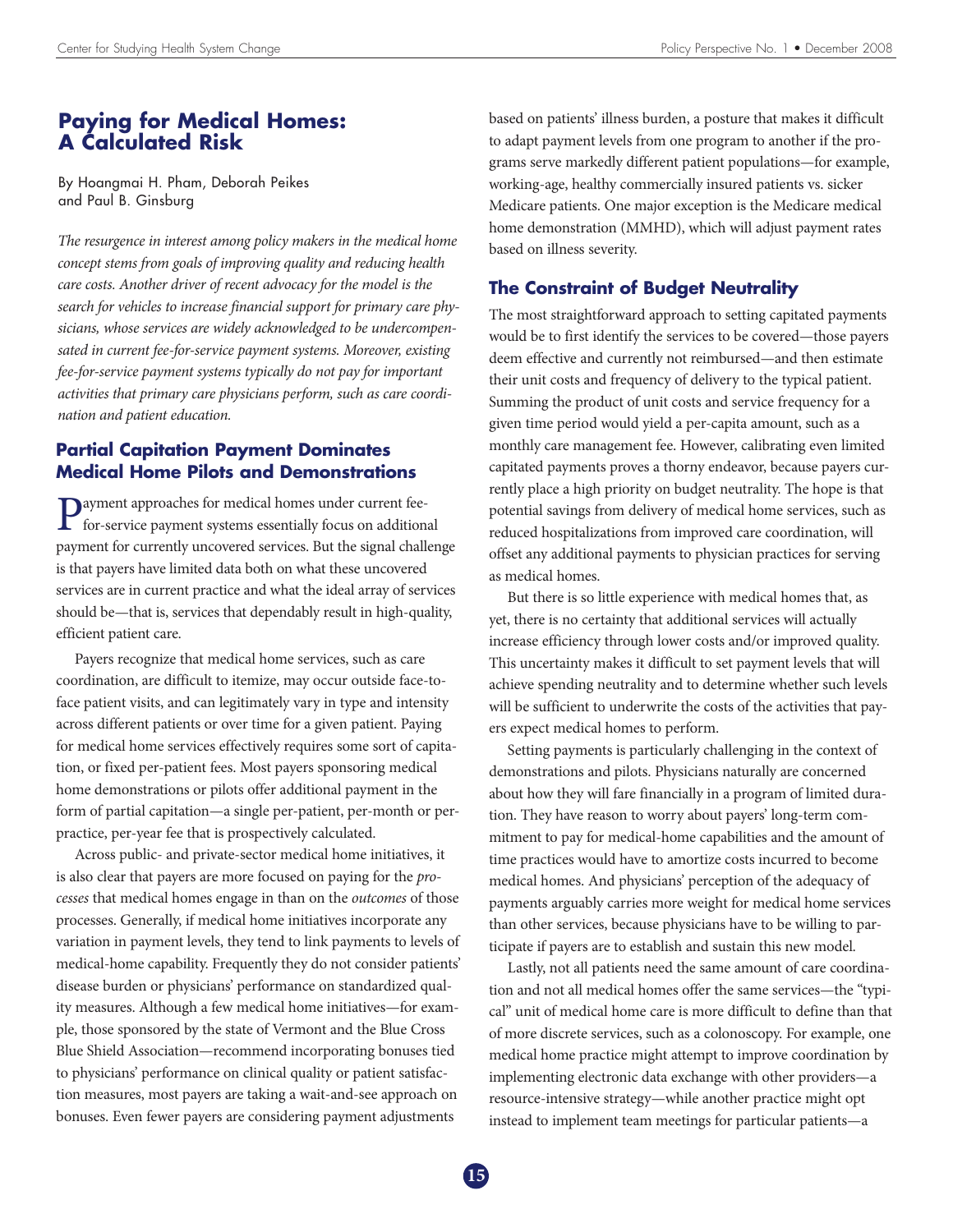

The resurgence in interest among policy makers in the medical home concept stems from goals of improving quality and reducing health care costs.

far less expensive strategy. Because most medical home initiatives allow physicians to choose different qualifying capabilities, fixed payment levels may not match the actual costs of a particular medical-home capability.

So physicians may expect payments to reflect differences both in disease burden and medical-home capabilities, adding layers of administrative complexity. Unfortunately, the lack of sound cost data to provide different medical home services to different types of patients leaves payers and physicians dependent on educated guesswork for setting cost-based prices.

Given the complexity of setting medical home payment levels, it is no wonder that payment levels range as broadly as they do across different programs—from an expected \$20,000 to \$30,000 per practice, per year in Vermont to \$35,000 to \$85,000 per fulltime physician per year in Philadelphia. Fees in the Medicare demonstration could total \$104,232 or \$133,386 per year for the typical primary care physician.<sup>56</sup>

#### **Calibrating Payments**

Payers can employ three general methods to set the capitation payment. First, payment can reflect the costs of providing the extra services expected of a medical home, which requires estimating the costs of acquiring and maintaining medical-home capabilities, such as disease management and "open-access" scheduling. Second, payers can set payments to be budget neutral. Payers would estimate the total they expect to spend for eligible patients, make assumptions regarding the savings that medical home services might generate through more efficient delivery of care and set fees to equal those theoretical savings. Finally, payers can set payments to represent a target share of physician income to ensure adequate participation, which in turn requires estimating a physician's current revenues and determining the percentage upon

which to base the new fees. Payers can improvise hybrid approaches that try to balance all three objectives of accurately reflecting costs, budget neutrality and adequate physician participation.

In most currently planned public- and private-sector initiatives, the overriding priority is achieving budget neutrality for payers. For example, this is an explicit consideration in the multi-payer medical home pilot in Rhode Island. Payers base payment levels on estimates of the savings they might achieve—for example, from reduced use of emergency department services and redundant testing. Payers would expect these savings to be offset by increases in other spending categories, such as preventive care. At the extreme, one private initiative has cautiously adopted a "pay-as-you-go" approach, by promising to share actual savings with physicians.

Payers are not yet at the point where they are willing to *add* payment for currently nonreimbursed services without a reasonable chance that it will be offset by savings elsewhere. Yet, in the setting of pilots and demonstrations, payers are much better positioned than physicians to take risks and absorb potential losses from the experiment. They could do so by reducing their focus on budget neutrality and relying more heavily on cost estimates of services and/or the level of incentive that will entice physicians to participate.

The Medicare medical home demonstration will actually attempt to price medical home services and reimburse physicians based on costs, as estimated by the Relative Value Update Committee (RUC). In contrast, few private-sector initiatives are taking this bottom-up approach, which physicians may perceive as more scientifically sound and fair but which requires much more painstaking data collection than private payers have been willing to wait or pay for. One notable exception is the Vermont medical home pilot, which reviewed related public and private programs and consulted with physician organizations, other stakeholders and payment experts to assess costs of typical "transformation of care processes," such as hiring part-time nurses.

To anticipate how physicians might react to different payment levels, payers have to consider not only the costs of required medical-home capabilities, but also the average proportion of practice revenues that eligible patients represent for a typical physician. Most medical home initiatives involve a single payer, with payments that would, therefore, represent a minority, although possibly a substantial one, of a physician's revenues. This is true even for the MMHD (Medicare accounts for roughly 30% of a primary care physician's revenues) and initiatives in communities with highly concentrated private payer markets. The revenue sources for a given practice are important to consider because physicians will judge proposed payment levels based on whether they are high enough to amortize investment costs and cover operating costs of new medical-home capabilities. Most initiatives do not explicitly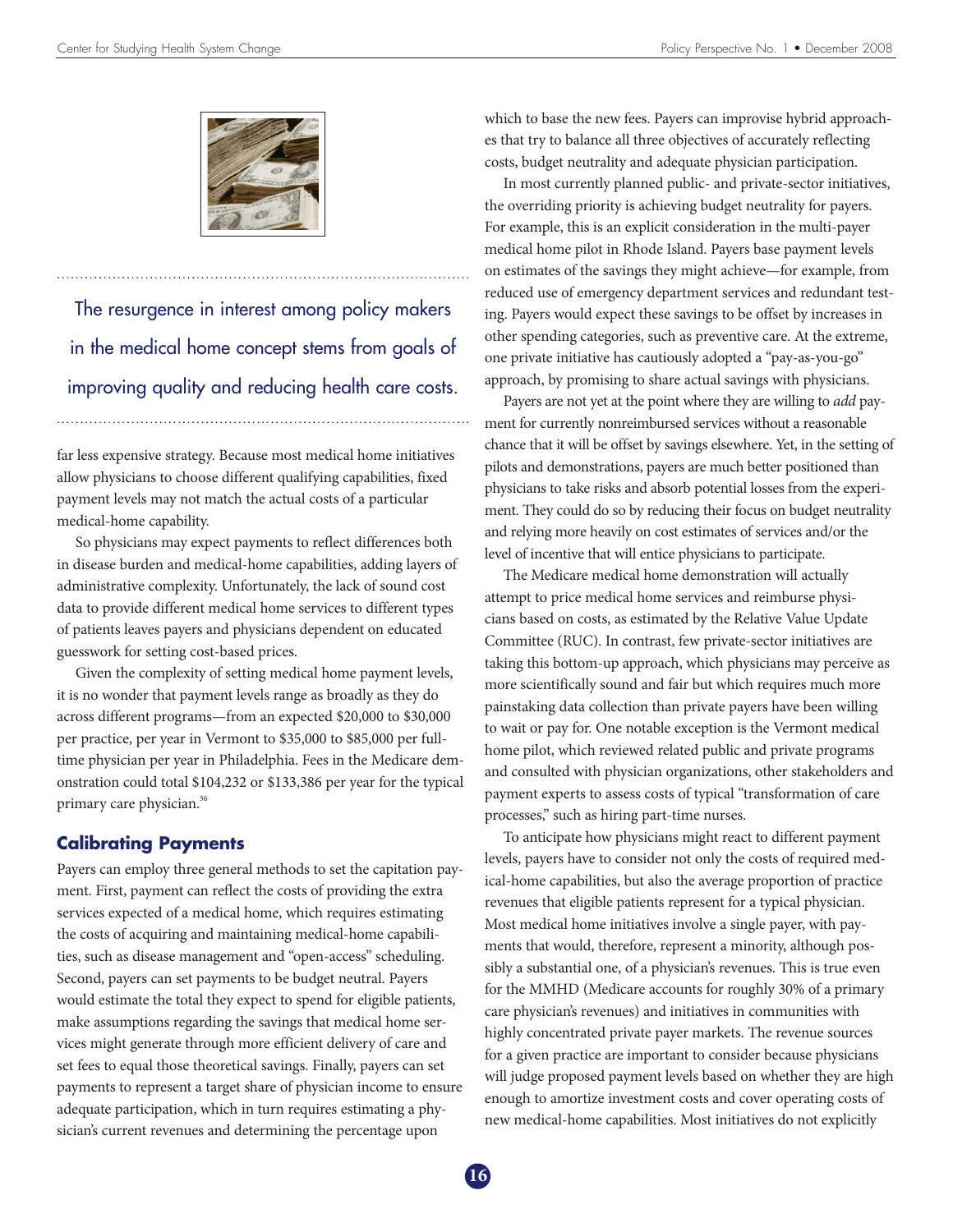cover investment costs, and the size of a physician's patient panel is largely fixed. Therefore, physicians' interest in participating may depend on whether they believe that payments exceed their likely operating costs by a large enough margin to offset their investment costs. Multi-payer initiatives would cover a larger percentage of a physician's patient panel, dangling the promise of greater revenue gains to entice physicians to invest in practice improvements.

With the many uncertainties in the cost and value of medical home services, there is a golden opportunity for payers and physician organizations to collect detailed information on how physician practices transform themselves to achieve medical-home capabilities and the associated costs of those changes. Such data could not only help inject scientific rigor into the correction of payment levels as programs evolve, but also could clarify the level of effort that patients with different disease burdens require of medical homes, help identify the medical-home capabilities that are most cost effective, and inform judgments about the long-term sustainability of the model.

#### **Taking Reasonable Risks Ahead of Data**

From a broader policy perspective, it is worth questioning whether the earnest efforts to accurately price medical home services are a useful first step to achieving lasting payment reform. If the risk to the primary care infrastructure of doing nothing is as grave as consensus suggests, then payers may need to take a comparable risk to address the problem. At the moment, payers have much greater capacity to assume risk than do physicians—both in terms of resources and their potential to influence the behavior of other providers. Moreover, physicians are far less likely to invest in transforming their practices for pilots of limited duration than for an ongoing program with sustained political support.

Broad and lasting reform involves many technical and political steps pursued over many years. Demonstrations and pilots may merely be the first step in reform. Physicians are trained to order diagnostic tests only when they expect the results to affect future decision making, and not just to gather information for its own sake, because of the inconvenience and potential risk of complications to patients and the expense involved. Similarly, payers might consider whether their commitment to paying for medical home services or increasing their financial support for primary care in other ways will wane if they discover that medical home initiatives do not save money.

If payers are committed to increasing support for primary care regardless of the outcomes of medical home pilots, then they could design payments that at best achieve budget neutrality or even result in spending increases. That is, budget neutrality may be an admirable long-term goal, but an unrealistic expectation at every



The daunting constraints of already soaring health care spending imply that long-term improvements in primary care payment might need to occur in a zero-sum fashion involving shifts of resources from non-primary care services.

step of reform. Payers could implement such payments broadly for all primary care physicians who achieve medical-home capabilities—rather than just in isolated initiatives. Then they could track physician performance and patient outcomes and adjust the program as needed over time. Precedents for this more aggressive approach include some of the most dramatic changes to Medicare payment policy—establishment of the Medicare inpatient prospective payment system and the resource-based relative value scale for physician services.

## **Medical Homes as a Stepping Stone to Broader Payment Reform**

In the long term, medical home payment approaches could serve as a model for transitioning payment for care of chronic conditions from fee for service to capitation as much as possible. Coupling capitation with bonuses based on system cost savings and quality outcomes would better align incentives for preventive care, coordination and quality improvement.<sup>57, 58</sup>

The daunting constraints of already soaring health care spending imply that long-term improvements in primary care payment might need to occur in a zero-sum fashion involving shifts of resources from non-primary care services. Payers can influence the degree to which this shift is gradual and acceptable to specialists. Paying for medical home services without immediate expectations of budget neutrality might begin to correct the imperfections of the fee-for-service system in a way that would minimize opposition from non-primary care providers, bettering the chances of broad reform stepping ahead.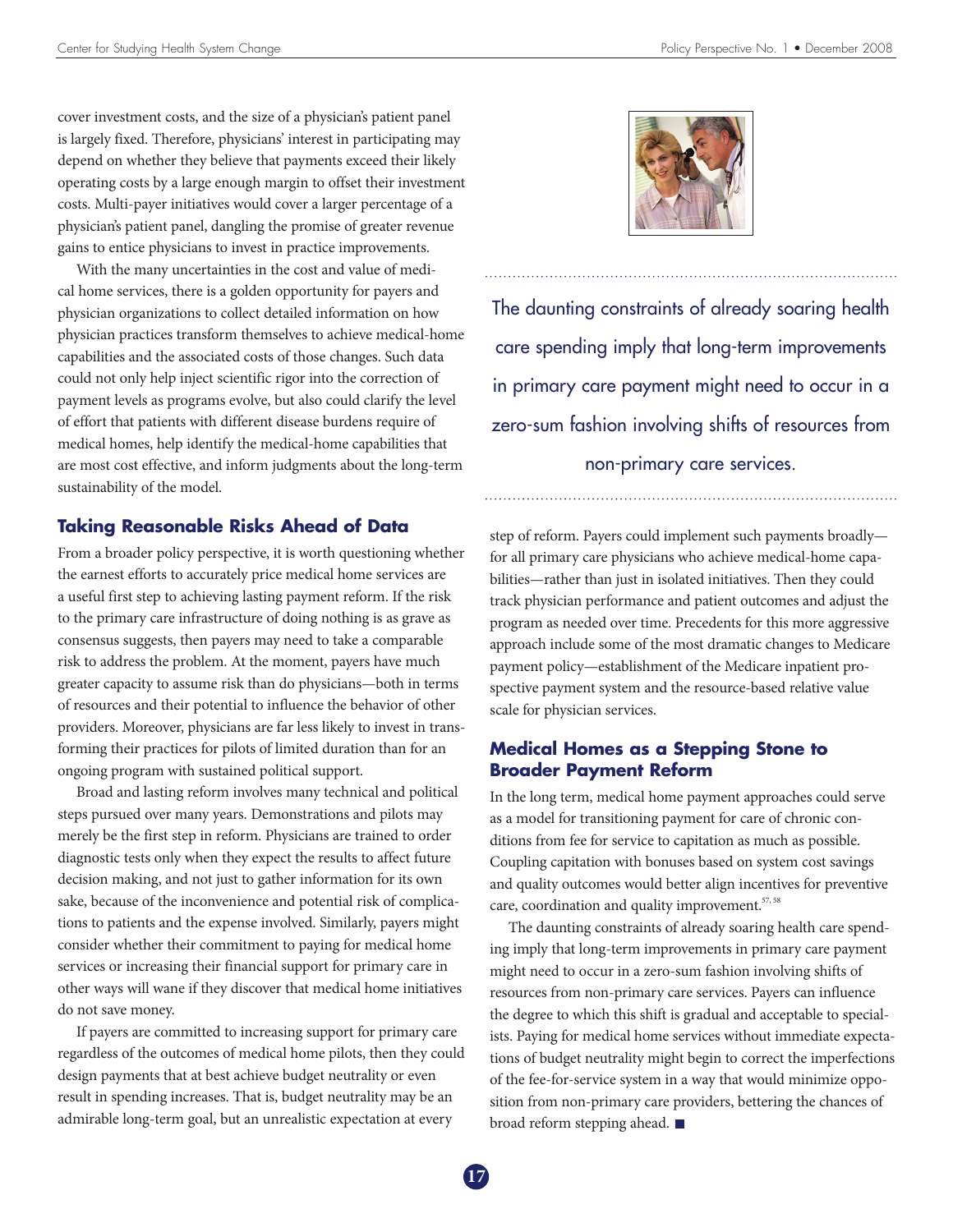## **Notes**

- 1. World Health Organization, *Alma-Ata 1978: Primary Health Care, Report of the International Conference on Primary Health Care*, Web exclusive (September 1978).
- 2. Starfield, Barbara, *Primary Care: Balancing Health Needs, Services and Technology,* Oxford University Press, New York, N.Y. (Oct. 15, 1998).
- 3. American Academy of Pediatrics, "Medical Home Initiatives for Children with Special Needs Project Advisory Committee," *Pediatrics,* Vol. 110, No. 1 (July 2002).
- 4. Joint Principles of the Patient-Centered Medical Home, *http:// www.acponline.org/hpp/approve\_jp.pdf?hp*. Accessed on June 2, 2008.
- 5. Institute of Medicine, *Primary Care: America's Health in a New Era*, Washington, D.C. (1996).
- 6. Wagner, Edward H., et al., "Improving Chronic Illness Care: Translating Evidence into Action," *Health Affairs*, Vol. 2, No. 6 (November/December 2001).
- 7. Tsai, Alexander C., et al., "A Meta-analysis of Interventions to Improve Care for Chronic Illnesses," *American Journal of Managed Care,* Vol. 11, No. 8 (August 2005).
- 8. Bodenheimer, Thomas, Edward H. Wagner and Kevin Grumbach, "Improving Care for Patients with Chronic Illness, The Chronic Care Model, Part 2," *Journal of the American Medical Association*, Vol. 288, No. 15 (Oct. 16, 2002).
- 9. Rothman, Arlyss A., and Edward H. Wagner, "Chronic Illness Management: What is the Role of Primary Care?" *Annals of Internal Medicine*, Vol. 138, No. 3 (Feb. 4, 2003).
- 10. Berenson, Robert A., et al., "A House is Not a Home: Keeping Patients at the Center of Practice Redesign," *Health Affairs*, Vol. 27, No. 5 (September/October 2008).
- 11. Schoen, Cathy, et al., "Toward Higher-Performance Health Systems: Adults' Health Care Experiences in Seven Countries," *Health Aff*airs, Web exclusive (Oct. 31, 2007).
- 12. Anderson, Roger, Angela Barbara and Steven Feldman, "What Patients Want: A Content Analysis of Key Qualities that Influence Patient Satisfaction," *Medical Practice Management*, Vol. 22, No. 5 (March/April 2007).
- 13. Cabana, Michael D., and Sandra H. Jee, "Does Continuity of Care Improve Patient Outcomes?" *Journal of Family Practice*, Vol. 53, No. 12 (December 2004).
- 14. Stille, Christopher, et al., "Coordinating Care across Diseases, Settings and Clinicians: A Key Role for Generalist in Practice," *Annals of Internal Medicine*, Vol. 142, No. 8 (April 19, 2005).
- 15. Alpert, Joel. J., et al., "Delivery of Health Care for Children: Report of an Experiment," *Pediatrics,* Vol. 57, No. 6 (June 1976).
- 16. Grumbach, Kevin, et al., "Resolving the Gatekeeper Conundrum: What Patients Value in Primary Care and Referrals to Specialists,*" Journal of the American Medical Association*, Vol. 282, No. 3 (July 21, 1999).
- 17. Fisher, Elliot S., et al., "The Implications of Regional Variations in Medicare Spending, Part 1: The Content, Quality and Accessibility of Care," *Annals of Internal Medicine*, Vol. 138, No. 4 (February 2003).
- 18. Flocke, Susan A., Kurt C. Stange and Stephen J. Zyzanski, "The Association of Attributes of Primary Care with the Delivery of Clinical Preventive Services," *Medical Care*, Vol. 36, No. 8 (August 1998).
- 19. Murray, Mark, et al., "Improving Timely Access to Primary Care: Case Studies of the Advanced Access Model," *Journal of the American Medical Association*, Vol. 289, No. 8 (Feb. 26, 2003).
- 20. Bundy, David G., et al., "Open Access in Primary Care: Results of a North Carolina Pilot Project," *Pediatrics*, Vol. 116, No. 1 (July 2005).
- 21. Health Transition Fund, Health Canada*, Primary Care Demonstration Project, Final Report to the Health Transition Fund,* Vancouver, Canada (April 10, 2001).
- 22. Safran, Dana G., "Defining the Future of Primary Care: What Can We Learn from Patients?" *Annals of Internal Medicine*, Vol. 138, No. 3 (Feb. 4 2003).
- 23. McDonald, Kathryn M., et al., *Closing the Quality Gap: A Critical Analysis of Quality Improvement Strategies: Volume 7— Care Coordination,*" Publication No. 04(07)-0051-7, Agency for Healthcare Research and Quality, Rockville, Md. (June 2007).
- 24. Grimshaw, Jeremy M., et al., "Interventions to Improve Outpatient Referrals from Primary Care to Secondary Care (Review)," *Cochrane Database of Systematic Reviews*, Issue 3 (July 20, 2005).
- 25. Sinsky, Christine A., "Improving Office Practice: Working Smarter, Not Harder," *Family Practice Management*, Vol. 13, No. 10 (November/December 2006).

**18**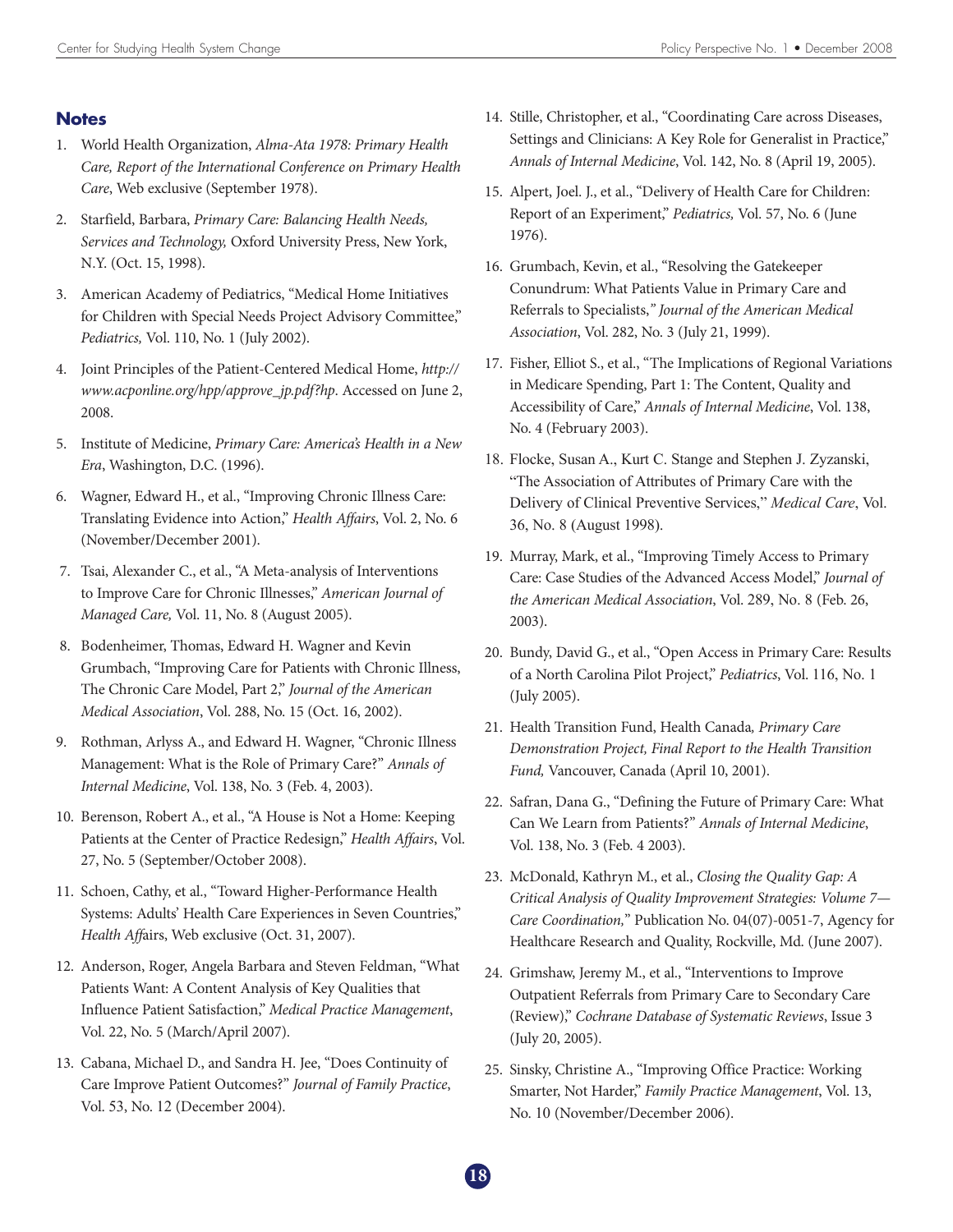- 26. Bodenheimer, Thomas, "Helping Patients Improve Their Health-Related Behaviors: What System Changes Do We Need?" *Disease Management*, Vol. 8, No. 5 (Oct. 8, 2005).
- 27. Grumbach, Kevin, and Thomas Bodenheimer, "Can Health Care Teams Improve Primary Care Practice?" *Journal of the American Medical Association*, Vol. 291, No. 10 (Mar. 10, 2004).
- 28. Phillips, Robert L., Michael Klinkman and Larry A. Green, "Conference Report: Harmonizing Primary Care Clinical Classification and Data Standards," Washington, D.C. (Oct. 10-11, 2007).
- 29. National Committee for Quality Assurance (NCQA), Physician Practice Connections (PPC) and the Physician Practice Connections-Patient Centered Medical Home (PPC-PCMH), Version 2008 can both be found at *http://www.ncqa.org/ tabid/141/Default.asp*x and at *http://www.ncqa.org/tabid/631/ Default.aspx*, respectively. Accessed Nov. 11, 2008.
- 30. Scholle, Sarah H, et al., "Measuring Practice Systems for Chronic Illness Care: Accuracy of Self-Reports from Clinical Personnel," *Joint Commission Journal on Quality and Safety,* Vol. 34, No. 7 (July 2008).
- 31. Hing, Esther, and Catharine W. Burt, "Office-Based Medical Practices: Methods and Estimates from the National Ambulatory Medical Care Survey," *Advance Data*, Vol. 12, No. 383 (March 2007).
- 32. Chaudhry, Basit, et al., "Systematic Review: Impact of Health Information Technology on Quality, Efficiency and Costs of Medical Care," *Annals of Internal Medicine*, Vol. 144, No.10 (May 16, 2006).
- 33. Shekelle, Paul, Sally Morton and Emmett Keeler, *Costs and Benefits of Health Information Technology*, Agency for Healthcare Research and Quality, Rockville, Md. (April 2006).
- 34. Dexheimer, Judith W., et al., "Prompting Clinicians About Preventive Care Measures: A Systematic Review of Randomized Controlled Trials," *Journal of the American Informatics Association*, Vol. 15, No. 3 (May/June 2008*).*
- 35. Torda, Phyllis, *Qualifying Patient Centered Medical Homes*, National Committee for Quality Assurance, Washington, D.C. (June 11, 2007). *http://www.eric.org/forms/uploadFiles/ BA7F00000017.filename.torda\_-\_PPC\_and\_PCMH\_June\_11\_ PCPCC\_TORDA.ppt.* Accessed Nov. 11, 2008*.*
- 36. Car, Josip, and Aziz Sheikh, "E-mail Consultations in Health Care, Part 2: Acceptability and Safe Application," *British Medical Journal*, Vol. 329 (Aug. 21, 2004).
- 37. Brooks, Robert G., and Nir Menachemi, "Physicians' Use of E-mail with Patients: Factors Influencing Electronic Communication and Adherence to Best Practices," *Journal of Medical Internet Res*earch, Vol. 8, No. 1 (March 24, 2006).
- 38. Palen, Ted E., et al., "Evaluation of Laboratory Monitoring Alerts Within a Computerized Physician Order Entry System for Medication Orders," *American Journal of Managed Care*, Vol. 12, No. 7 (July 2006).
- 39. Gandhi, Tejal K., et al., "Outpatient Prescribing Errors and the Impact of Computerized Prescribing," *American Journal of Managed Care,* Vol. 20, No. 9 (September 2006).
- 40. McMullin, S. Troy, Thomas P. Lonergan and Charles S. Rynearson, "Twelve-Month Drug Cost Savings Related to Use of an Electronic Prescribing System with Integrated Decision Support in Primary Care," *Journal of Managed Care Pharmacy,*  Vol. 11, No. 4 (May 2005)*.*
- 41. Richardson, William C., et al., *Crossing the Quality Chasm: A New Health System for the 21st Century,* Institute of Medicine, National Academy Press (2001).
- 42. Anderson, Gerard F., et al., "Chronic Conditions: Making the Case for Ongoing Care," Partnership for Solutions, Johns Hopkins University (December 2002). Can be found at *http:// www.partnershipforsolutions.org/DMS/files/chronicbook2002. pdf*.
- 43. Boyd, Cynthia M., et al., "Clinical Practice Guidelines and Quality of Care for Older Patients with Multiple Comorbid Diseases: Implications for Pay for Performance," *Journal of the American Medical Association*, Vol. 294, No. 6 (August 2005).
- 44. Solberg, Leif I., et al., "Practice Systems are Associated with High-Quality Care for Diabetes," *American Journal of Managed Care*, Vol. 14, No. 2 (February 2008).
- 45. Bridges to Excellence Program Evaluation, Thomson Medstat for Bridges to Excellence, Inc., *http://www.bridgestoexcellence. org/Documents/BTE-Program-Evaluation-7-26-06.pdf*. Accessed Nov. 11, 2008.
- 46. Starfield, Barbara, *"*Adult Primary Care Assessment Tool," Johns Hopkins University, *http://www.jhsph.edu/hao/pcpc/tools. htm.* Accessed June 11, 2008.
- 47. Safran, Dana G., et al., *"*The Primary Care Assessment Survey: Tests of Data Quality and Measurement Performance," *Medical Care*, Vol. 36, No. 5 (May 1998).
- 48. Rosenblatt, Roger A., et al., "The Generalist Role of Specialty Physicians: Is There a Hidden System of Primary Care?"